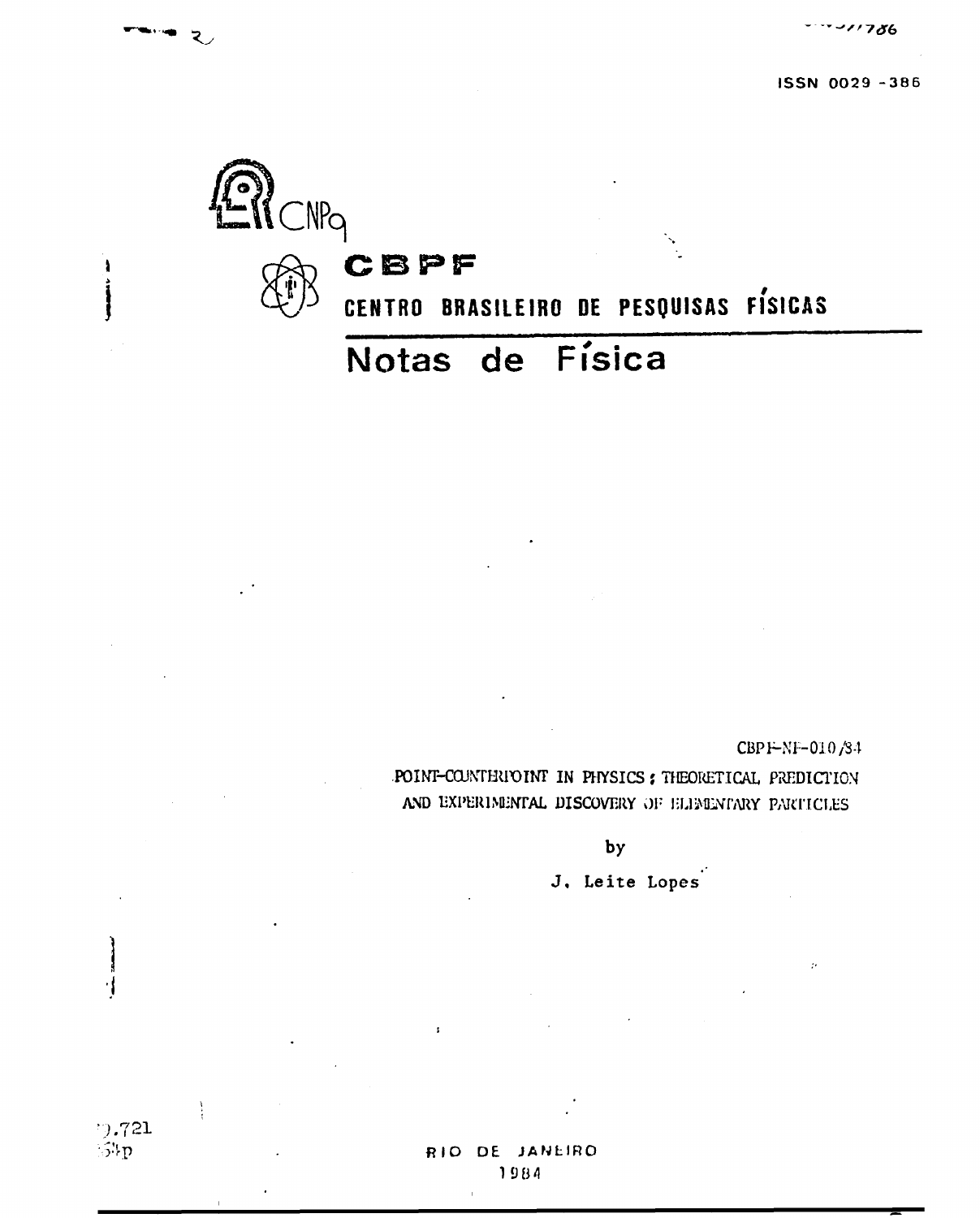**NOTAS DE FÍSICA ê uma pré-pubiicação de trabalhos cm Física do CBPF X**

**NOTAS DE FÍSICA is a series of preprints publish^ ed by CBPF**

**Pedidos de cópias desta publicação devem ser envia\_ dos aos autores ou à:**

**Requescs for copies of these reports should be addressed to:**

> **Area de Publicações do CNI'q/CRPF kua Dr. Xavier Sigaud, 150 - 49 andar 22.230 - Rio de Janeiro, RJ Brasi 1**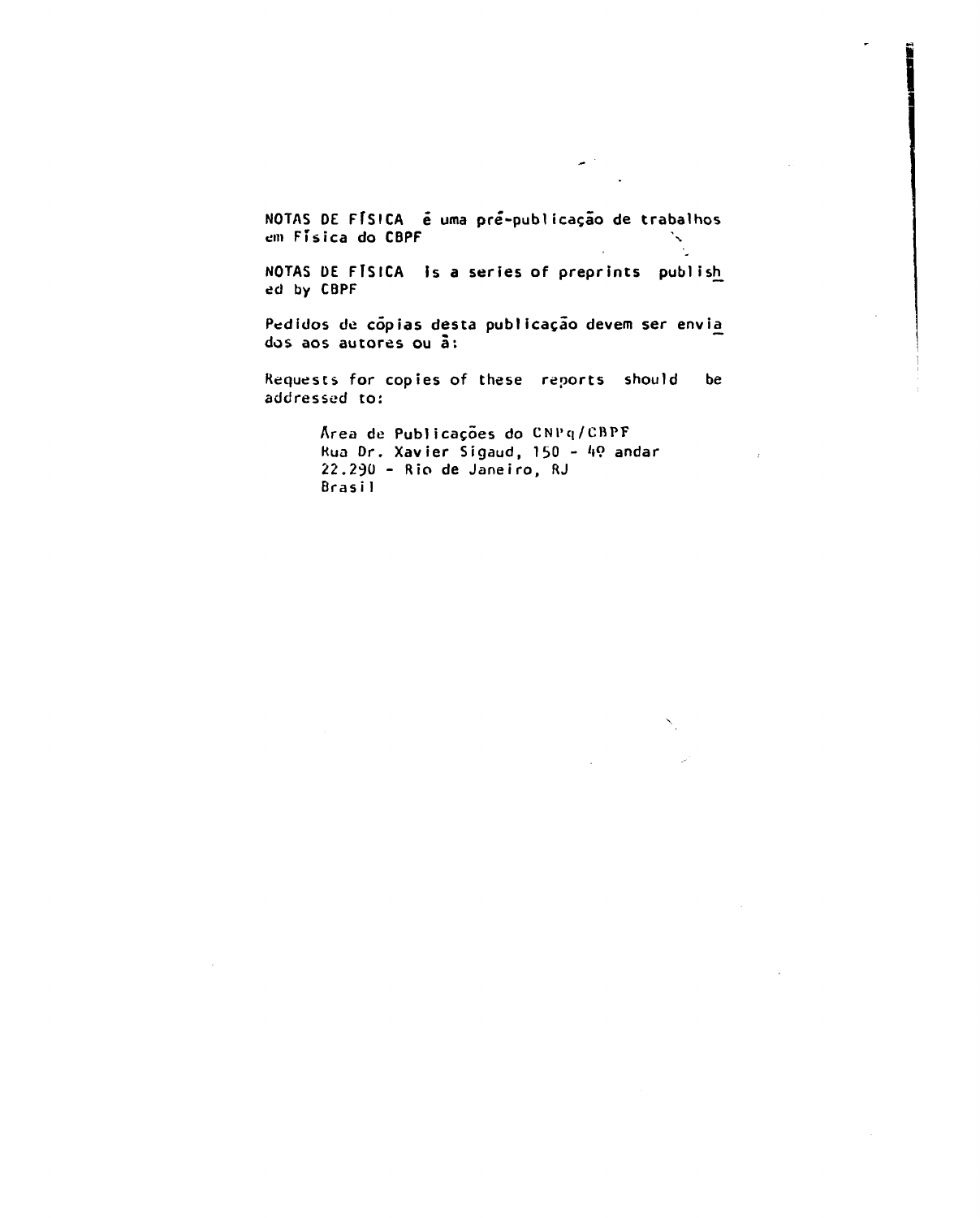CBPF-NF-010/84

POINT-COUNTERPOINT IN PHYSICS: THEORETICAL PREDICTION AND EXPERIMENTAL DISCOVERY OF ELEMENTARY PARTICLES\*

 $\sim 10$ 

by

J. Leite Lopes

 $\sim 10^7$ 

Centro Brasileiro de Pesquisas Físicas - CBPF/CNPq Rua Dr. Xavier Sigaud, 150 22290 - Rio de Janeiro, RJ - Brasil Centre de Recherches Nucleaires, Strasbourg Instituto de Física Universidade de São Paulo, SP - Brasil Pedicated to C.M.G. Lattes on his 60th birthday.

 $\pm$ 

 $\mathcal{L}$ 

 $\sim$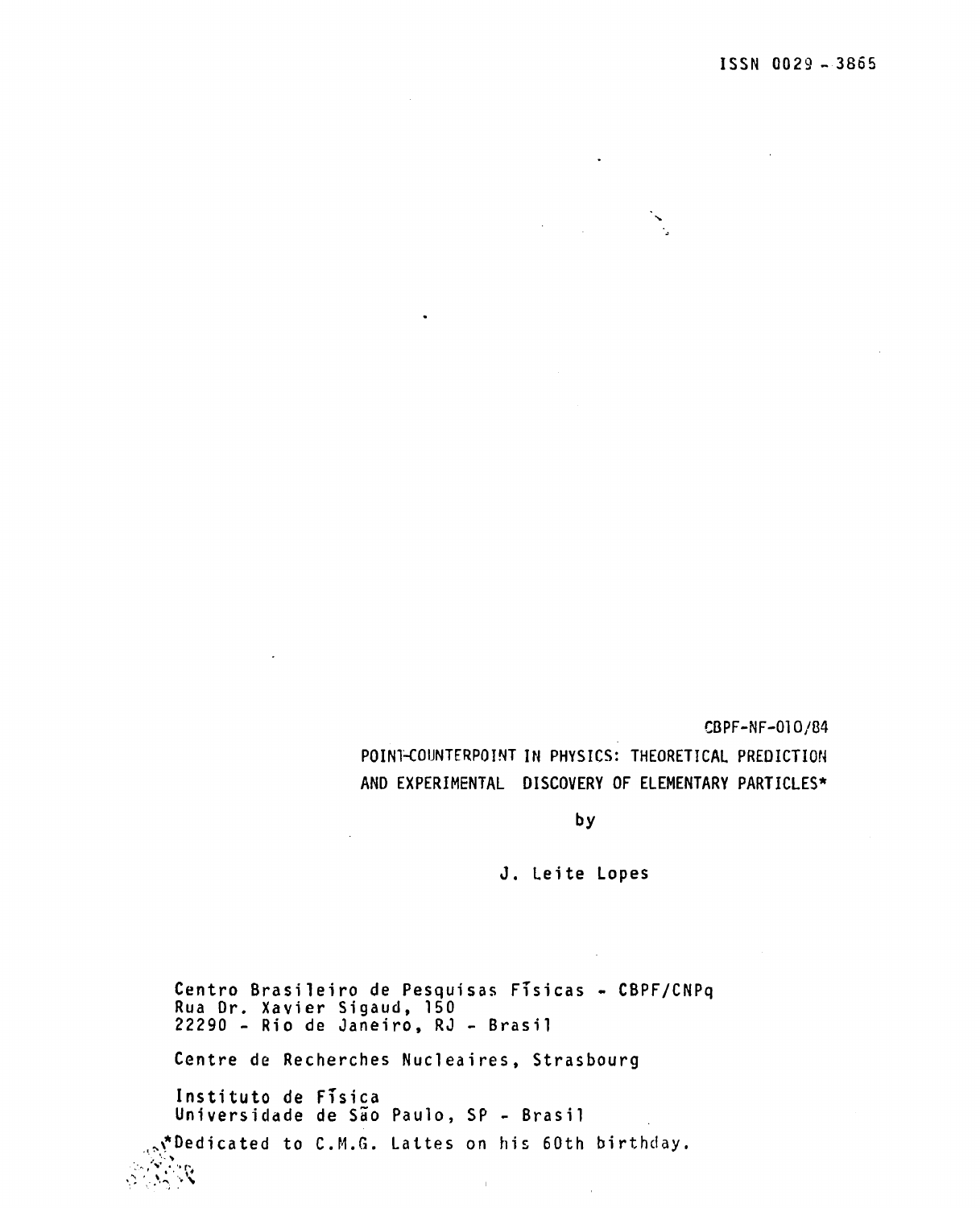A report is given on the theoretical prediction and the experimental discovery of elementary particles from the eleotron to the weak intermediate vector bosons. The work of Lattes, Occhialini and Powell which put in evidence the pions predicted by Yukawa was the starting point of the modern ex perimental particle physics.

 $\mathcal{L}^{\text{max}}_{\text{max}}$ 

Key-words: Elementary particles; Electron; Photon; Positron; Neutrino; Pion; Meson; Vector bosons.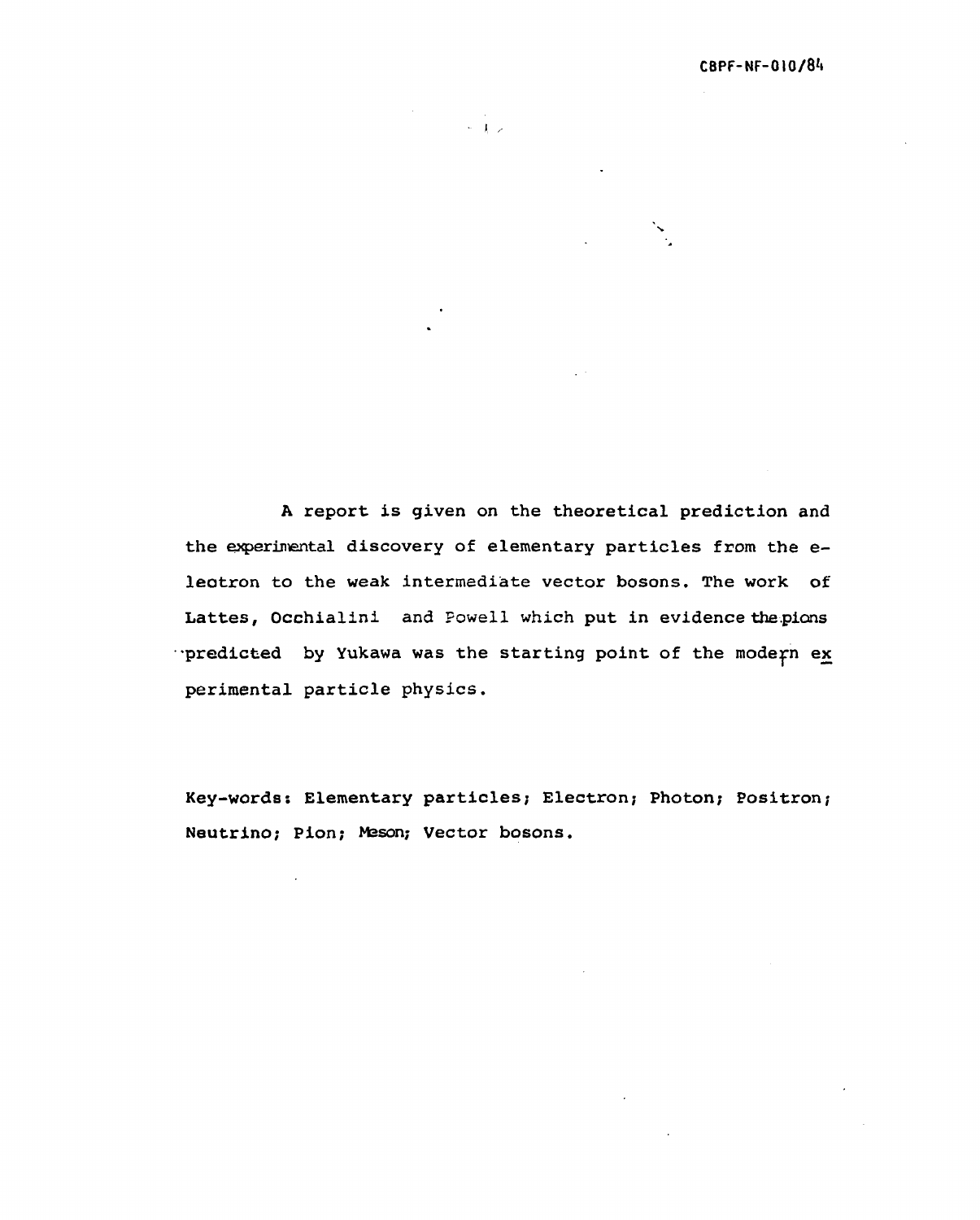The theoretical prediction of elementary particles and their experimental discovery have played a fundamental role for the development of our ideas on the structure' of matter.

The experimental evidence of the electron in  $1871,$ <sup>1</sup> was interwoven with theoretical work aimed at an understanding of the interaction between moving charged particles. The theo retical work of J.J, Thomson (1881), G.F. Fitzgerald (1881), 0. Heaviside (1889), led to the theory of electrons, initiated and developed by H.A. Lorentz<sup>2</sup> in 1892, a first attempt at a description of the phenomena of production and absorption of light and radiant heat, of the electromagnetic properties of matter. This theory achieved indeed, the first unification of the domains of optics, elsctromagnetism (as already initiated by J.C. Maxwell)/and chemistry by the assumption of certain mechanisms involving the dynamics of electrons. In the words of Lorentz, "if we want to understand-the way in which- electric and magnetic properties depend on the temperature, the density and the chemical constitution or the crystalline state of substances, we cannot be satisfied with simply introducing for each substance these coefficients [dielectric constant, conductivity, magnetic permeability], whose values are to be determined by experiment; we shall be obliged to have recourse to some hypothesis about the mechanism that is at the botton of the phenomena. It is by this necessity, that one has been led to the conception of elections, i.e. of extremely small particles, charged with electricity, which are present in immense numbers in all ponderable bodies, and by whose distribu tion and motions we endeavour to explain all electric an opti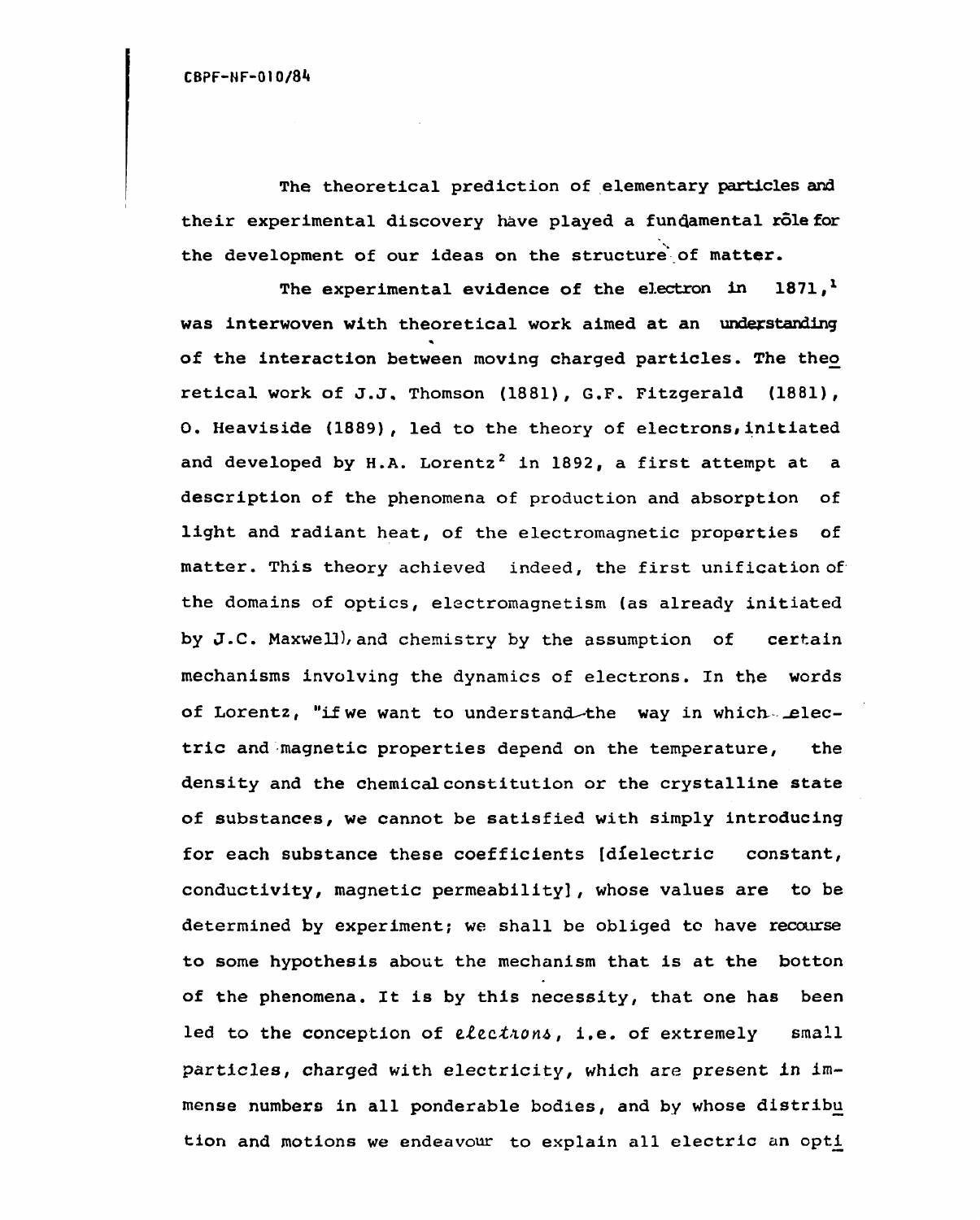cal phenomena that are not confined to the free ether".

Lorentz theory contributed to the consolidation of the atomic conception of matter, a conception which although accepted by the chemists in the last century, was strongly op posed by some influential personalities such as the physicalchemist W. Ostwald and the physicist and philosopher 'Ernst Mach". In his 1906 lectures Lorentz refers to this opposition in the following words: "Like these [the molecular and atomistic theories], it [the theory of electrons] is apt to be viewed unfavourably by some physicists who prefer to push their way into new and unexplored regions by following those great highways of science which we possess in the laws of thermodynamics, or who arrive at important and beautiful re\_ sults, simply by describing the phenomena and their mutual re lations by means of a system of suitable equations. No one can deny that these methods have a charm of their own, and that, in following them, we have the feeling of treading on firm ground, whereas in the molecular theories the too adven turous physicist often runs the risk fo losing his way and of being deluded by some false prospect of success. We must not forget, however, that these molecular hypothesis can boast of some results that could never have been attained by pure thermodynamics, or by means of the equations of the electro magnetic field in their most general form, results that are well known to all who have studied the kinetic theory of gases, the theories of dilute solutions, of electrolysis and of the genesis of electric currents by the motion of ions"<sup>5</sup>.

The historical importance of the discovery of the e

**- 2 -**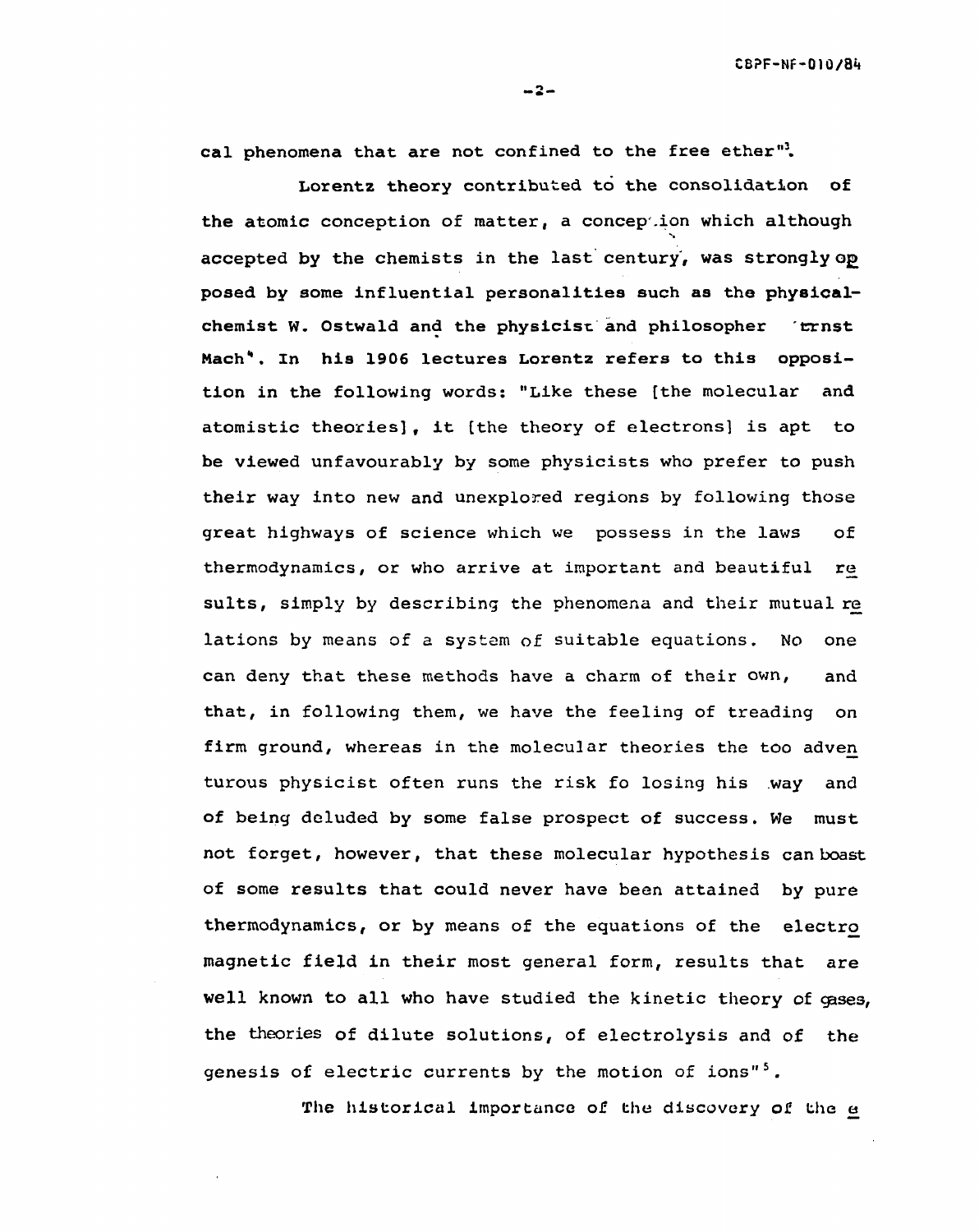lectron is seen in the fact that it was the first particle to exhibit wave properties and thus allowed the development of quantum mechanics. It was for the electron that W. Pauli proposed the theoretical description of non-relativistic spin-1/2 particles by means of his two-component spinors and matrices. It was for the electron that P.A.M. Dlrac invented his famous relativistic wave equation and that quantum electrodynamics and the renormalisation method were developped.

Already in the classical theory do we find the idea of mass renormalisation. After J.J. Thomson discovered that the magnetic field produced by a moving electron interacts with this particle and gives rise to an increase in its mass, the idea of a purely electromagnetic mass for the elctron,due to its field, was put forward mainly by  $M$ . Abraham<sup>1</sup>. A convenient approximation in the calculation of the electron selffield led Lorentz to give an equation of motion containing the effect of the radiation reaction on the electron namely:

$$
m \frac{d^{2} \vec{z}}{dt^{2}} - \frac{e^{2}}{6 \pi c^{3}} \frac{d^{3} \vec{z}}{dt^{3}} = e \vec{E}_{ext}
$$

where:

$$
m = m_0 + \frac{e^2}{8\pi c^2 a}
$$

and a is the radius of a spherical surface over which the  $e$ lectron charge is distributed. The second term in the expression for m is the electromagnetic mass which diverges for a point electron<sup>6</sup>. If one adds it to  $m_0$ , a mechanical part of the mass, the observable mass m will appear in the equation and the important finite radiation reaction, porportional to the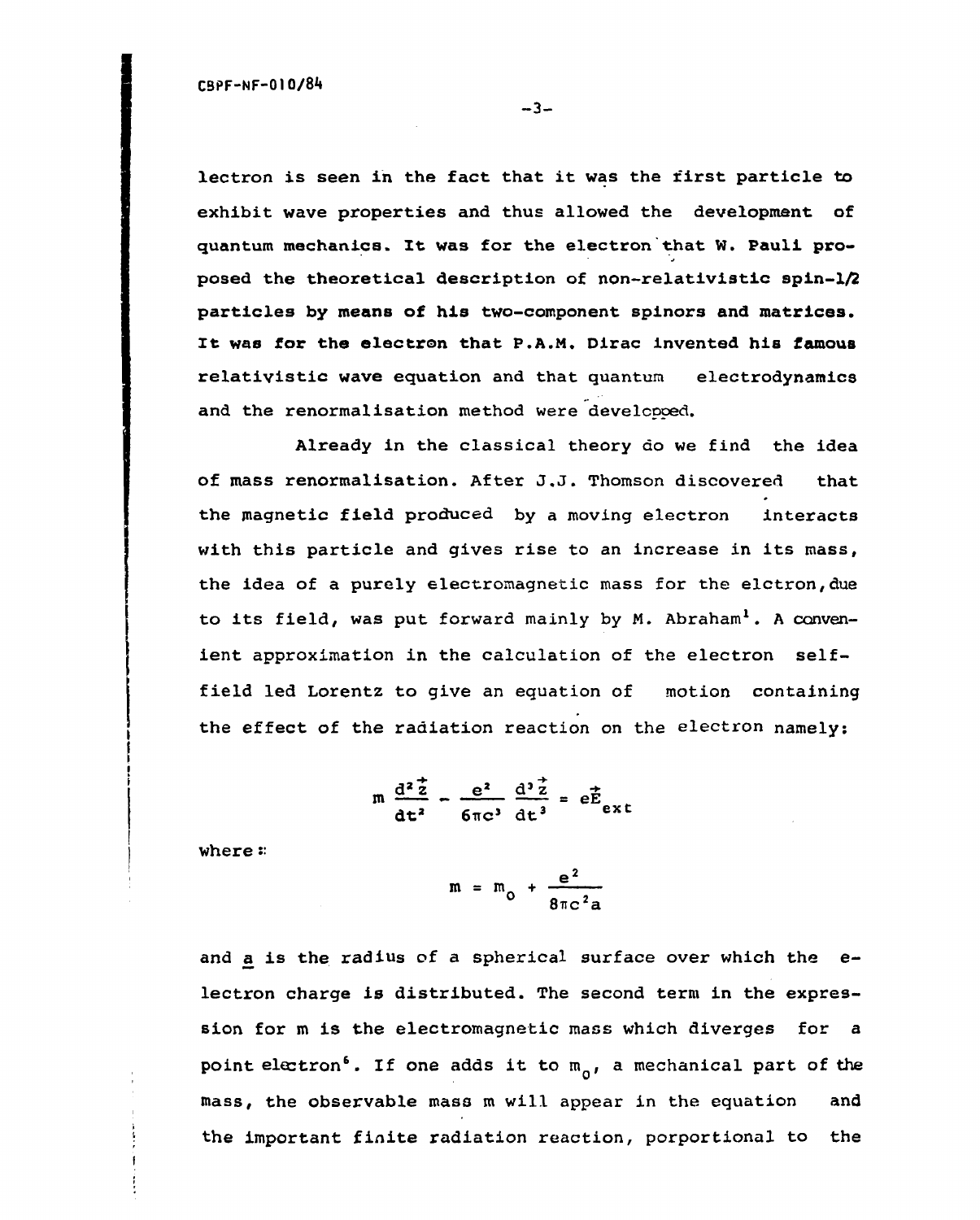derivative of the acceleration. is thus included in the-equa tion. The fact that the classical self-energy diverges for a point  $e$ lectron was the first example of the divergences which became later the main difficulties for the quantum description of fields<sup>7</sup>.

The first theoretical prediction of an elementary par ticle was that of the photon by Albert Einstein in 1905<sup>8</sup>. Five years earlier, the fundamental paper by Max Planck had appeared in which he introduced the assumption of discrete values, integral multiples of a minimal one,  $\pi\omega$ , for the  $e$ nergy of the harmonic oscillators of the radiation field with frequency  $\omega/2\pi$ , in order to be able to derive the law of the black-body radiation.

Einstein grasped immediately the importance cf Planck's work; besides his interest in obtaining a proper derivation of Planck's formula (which he achieved in 1917) his major question was, in his ovm words: "What general conclusions can be drawn from the radiation formula concerning the struc ture of radiation and even more generally, concerning the electromagnetic foundation of physics?"<sup>8</sup> By using Boltzmahn's relation between entropy and probability, he found that the mean-value of the square of the energy fluctuation  $\Delta \xi$  of a small volume of a closed system is given by the expression:

$$
<\Delta \xi^2> = \text{Im}E + \frac{\pi c^3}{2\omega^2} \frac{E^2}{V}
$$

if use is made of Planck's radiation law, where E is the average energy, V is the volume.

 $-4-$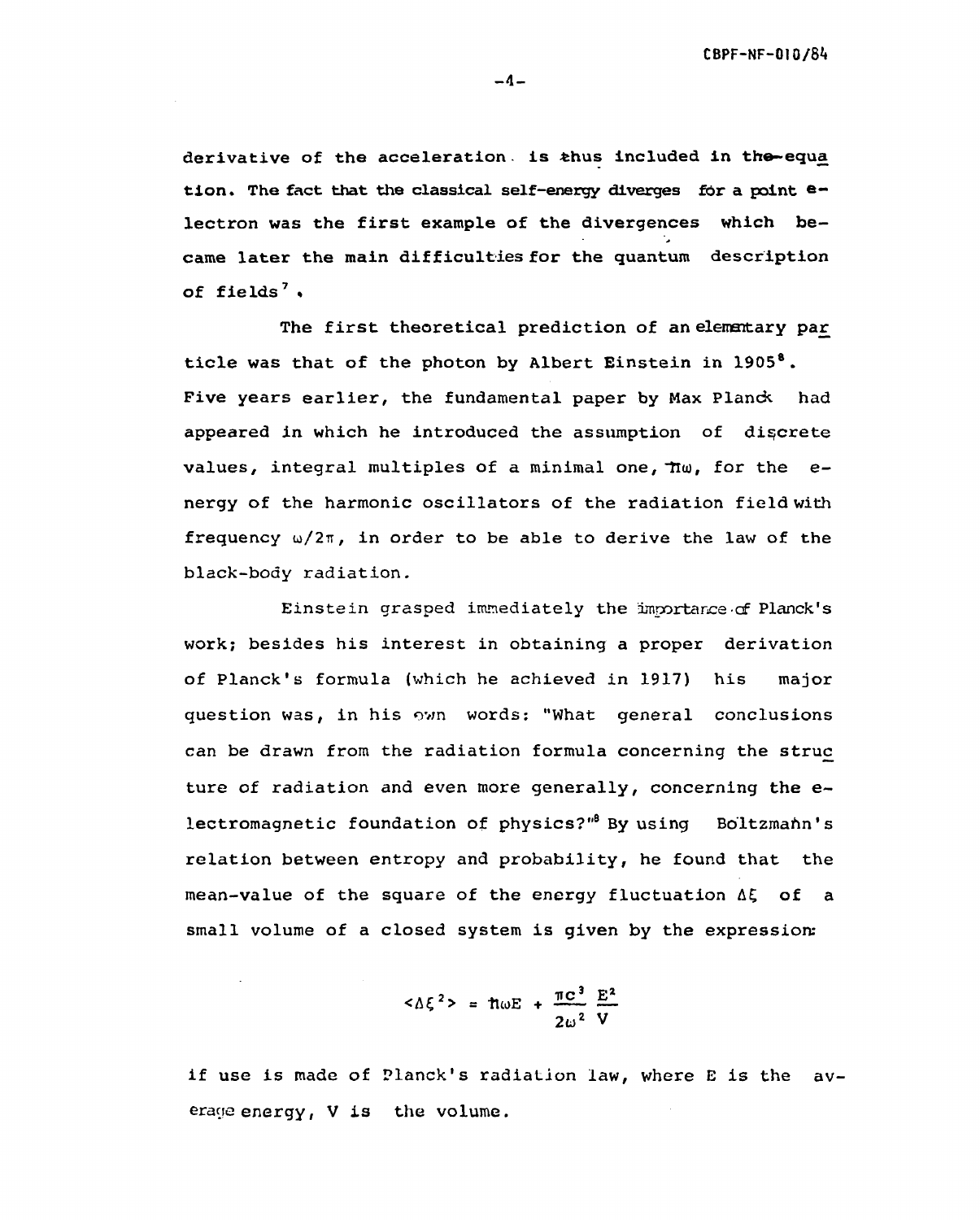**- 5 -**

The first term of the right-hand side of this equation can bo interpreted if one postulates that the radiation is formed of particles - the photons - with energy  $\pi\omega$  and this term results from the fluctuations of the number of photons, similar to that of the number of molecules in an ideal gas. A similar -relation was derived by Einstein for the square of the momentum fluctuations of a mirror which reflects radiation in a frequency interval  $\omega$ ,  $\omega$  + d $\omega$  and trans mits all other frequencies and which has a Brownian motion in the radiation field. The existence of the term containing  $\pi\omega$ , which could not be derived from wave theory - as the second term can-indicated that the fluctuation in a radiation field which obeys Planck's law is the sum of the fluctuations that would arise from a classical wave field and those resulting from an assembly of photons. This surprising result incited Einstein to postulate that light consists of photons with energy hw and momentum  $\hbar k$ , so that all elementary processes of absorption and emission of radiation are directed processes, radiation coming in or going out in the form of needles. A report by Einstein on the constitution of radiation at the physics meeting in Salzburg in 1906, is analysed by Pauli as follows:

"It deals with both special relativity and quantum theory and contains the important conclusion that the elementary process must be directed (needle radiation) not only for absorption but also for emission of radiation, although this postulate was in open conflict with the classical idea of emission in a spherical wave, which is indispensable for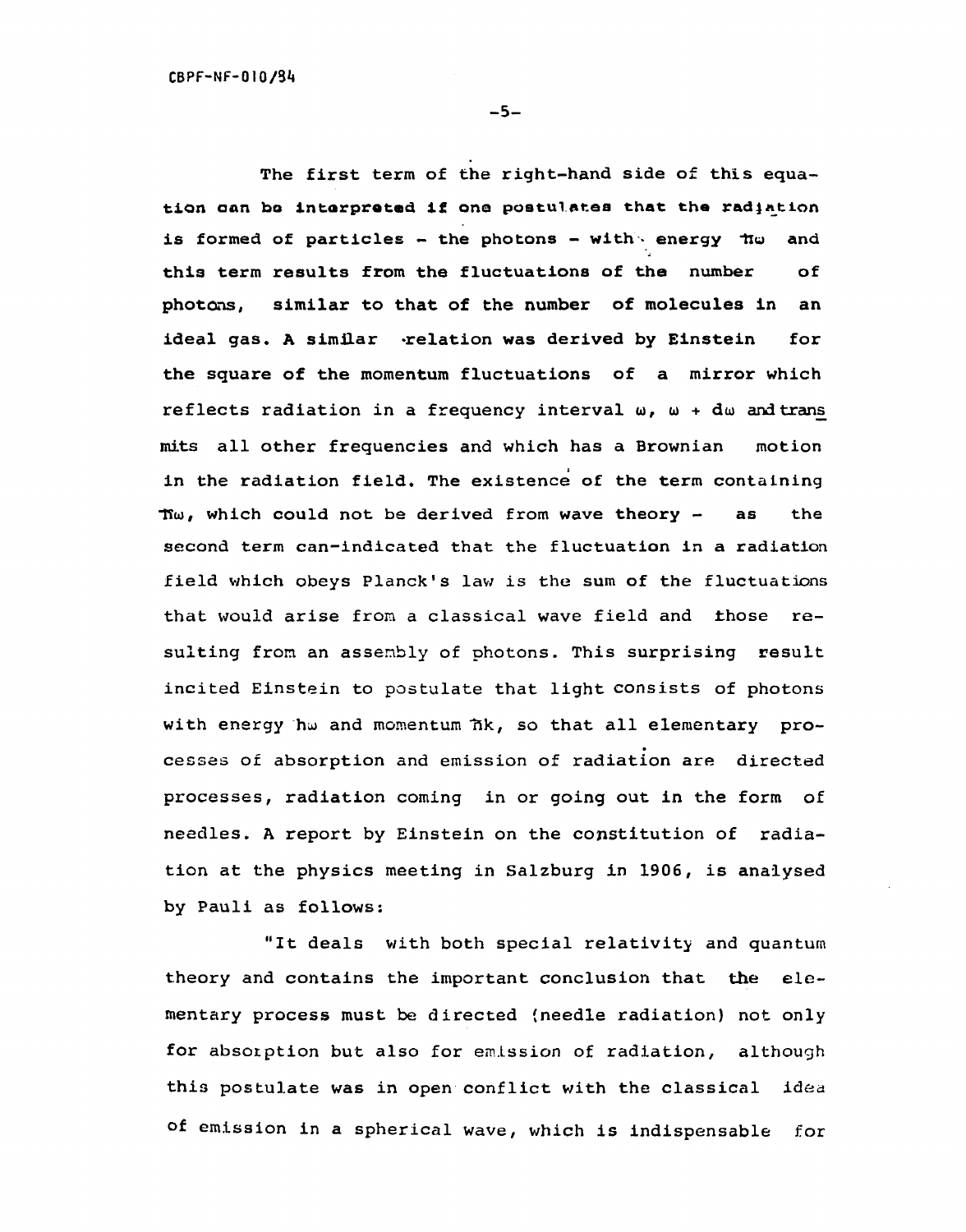**CPBF-NF-Ol 0/8i|**

the understanding of the coherence properties of radiation, as they appear in interference experiments"<sup>9</sup>. This conclusion was in fact "disappointing for those who still had the vain hope of deriving Planck's radiation formula by merely changing the etatiatiaal asoumption rather than by a fundamental break with the classical ideas regarding the elementary microphenome na themselves<sup>"</sup>.

The contradiction of Planck's radiation formula with mechanics and electrodynamics was well understood by Einstein who stated in his Autobiographical Notes: "All of this was quite clear to me shortly after the appearance of Planck's fundamental work; so that, without having a substitute for classical mechanics I could nevertheless see to what kiná of consequences this lav cí temperature-radiation leads for the photo-electric effect and for other related phenomena of the transformation of radiation-energy, as well as for the specific heat (in particular) of solid bodies"<sup>10</sup>.

Whereas the prediction of the positron by Dirac was based on the relativistic wave equation for the electron which he invented, Einstein's prediction of the photon, based on the quantum hypothesis of Planck, was to have its full theoretical justification more than twenty years later, after the establishment of quantum electrodynamics by P. Jordan, P.A.M. Dirac and by W. Heisenberg and W. Pauli.

Dirac's invention of the relativistic wave equation for the electron was one of the most relevant achievements in theoretical physics, one in which the feeling of beauty of a theoretical construction leads its inventor to make unex-

**- 6 -**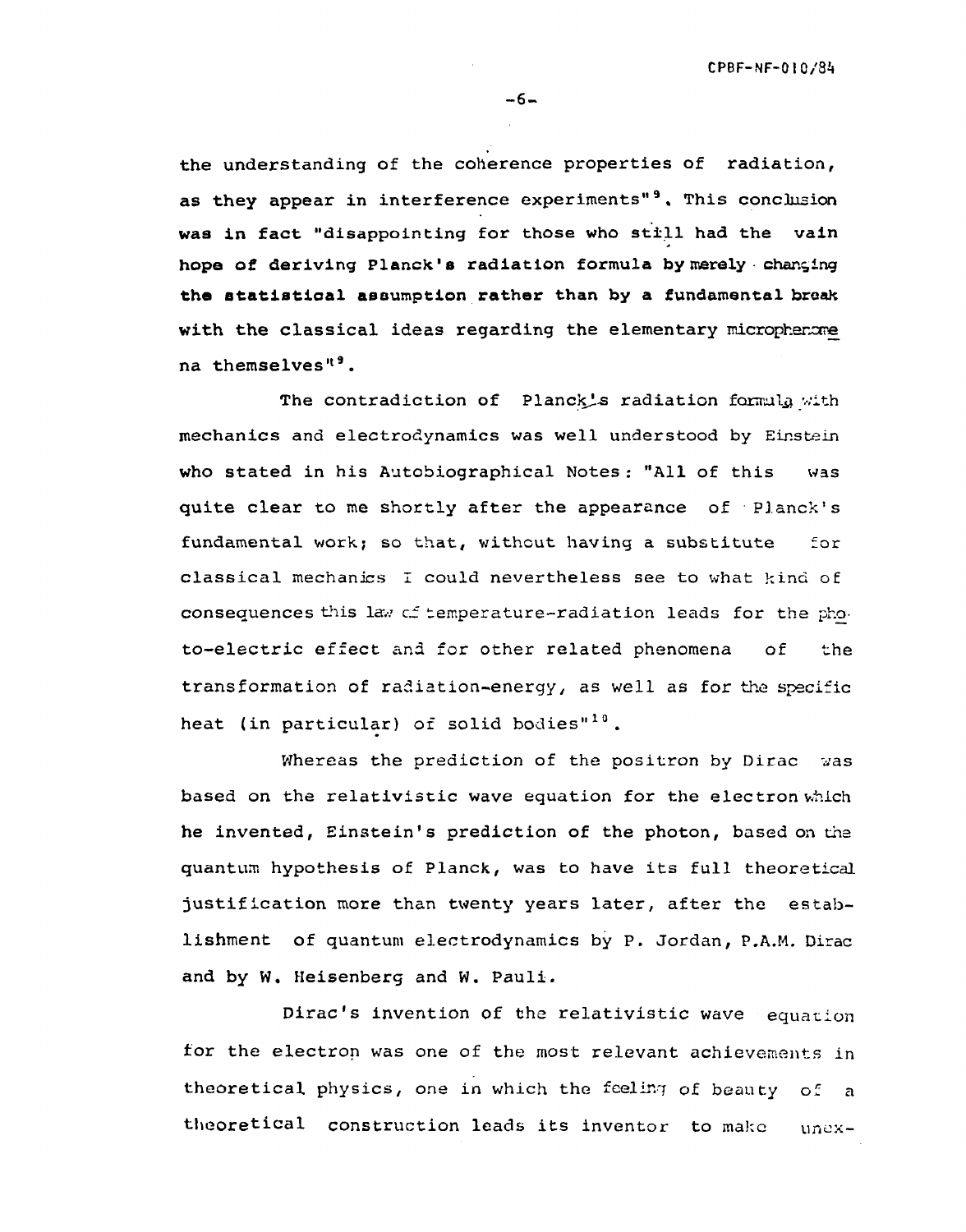pected predictions and thus grasp inner . secrets of nature. This sense of beauty as a guide in the formulation of physical theories is present in several theoretical discoveries: the relativistic theory of gravitation by Einstein<sup>11</sup>, the wave-me chanical aspect of quantum mechanics by E. Schrödinger, the work of Dirac on the pos'itron and his beautiful speculations on possible magnetic monopoles (still not yet experimental ly detected)<sup>12</sup>.

Concerning Schrödinger's ideas on the wave equation, Dirac wrote as follows<sup>13</sup>:

"The big advance in the quantum theory came in 1925, with the discovery of quantum mechanics. This advance was brought about independently by two men, Heisenberg first and Schrôdinger soon afterward; working from different points of view, Heisenberg worked keeping cbsad to the experimental ev idence about spectra that was being amassed at that time, and he found out how the experimental information could be fitted into a scheme that is now known as matrix mechanics,  $i$ .11 the experimental data of spectroscopy fitted beautifully into the scheme of matrix mechanics, and this led to quite a different picture of the atomic world. Schrödinger worked from a more mathematical point of view, trying to find a beautiful theory for describing atomic events and was helped by De Droglie's ideas of waves associated with particles. He Was able to extend De Broglie's ideas and to get a very beautiful equation known as Schrôdinger's wave equation for describing atomic processes, Schrôdinger got this equation by pure thought, looking for some beautiful generalization of

 $-7-$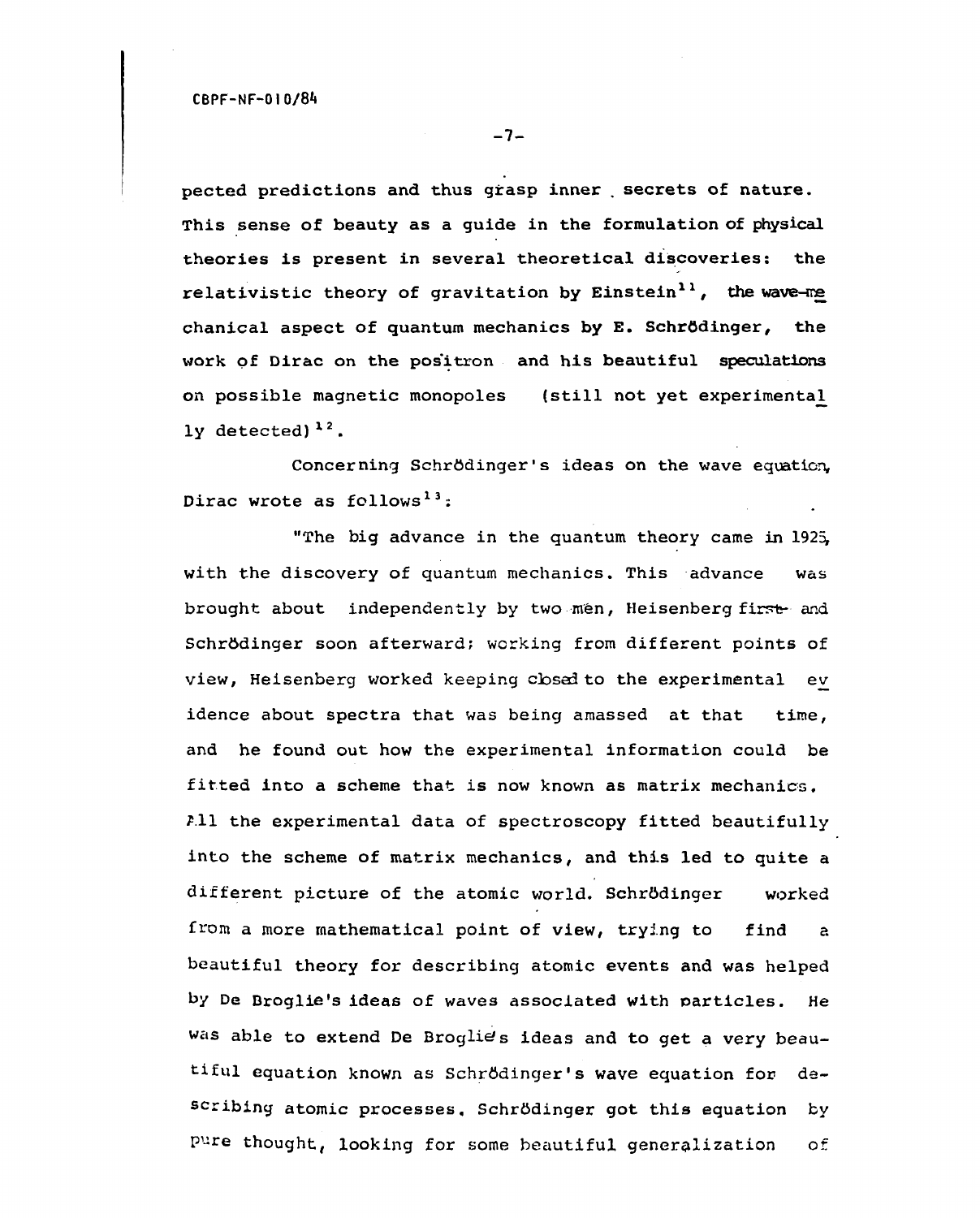De Broglie's ideas, and not by keeping close to the experimental development of the subject in the way Heisenberg did".  $\tilde{ }$ 

"I might tell you the story"» pursues Dirac, "I heard from Schrödinger of how, when he first got the idea for his equation, he immediately applied it to the behaviour of the electron in the hydrogen atom and then he got results that did not agree with experiment. The disagre ement arose because at that time it was not known that the elec tron has a spin. That, of course, was a great disappointment to Schrôdinger, and it caused him to abandon the work for some months. Then he noticed that if he applied the theory in more approximate way, not taking into account the refinements required by relativity, to this rough approximation his work was in agreement with observation". And then adds Dirac: "I: think there is a moral to this story, namely that it is more important to have beauty in one's equations than to have them fit experiment. If Schrödinger had been more confident in his work, he could have published it some months earlier, and he could have published a more accurate equation".

This is also the feeling expressed by Einstein mainly after he developed the relativistic theory of gravitation. In his address delivered at a celebration of Max Planck's six tieth birthday in 1918, before the Physical Society in Berlin wrote Einstein:

"The supreme task of the physicist is to arrive at those universal elementary laws from which the cosmos can be built up by pure deduction"<sup>14</sup>. Later on, in a lecture delivered at Oxford University in 1933, on the method of theoretical phy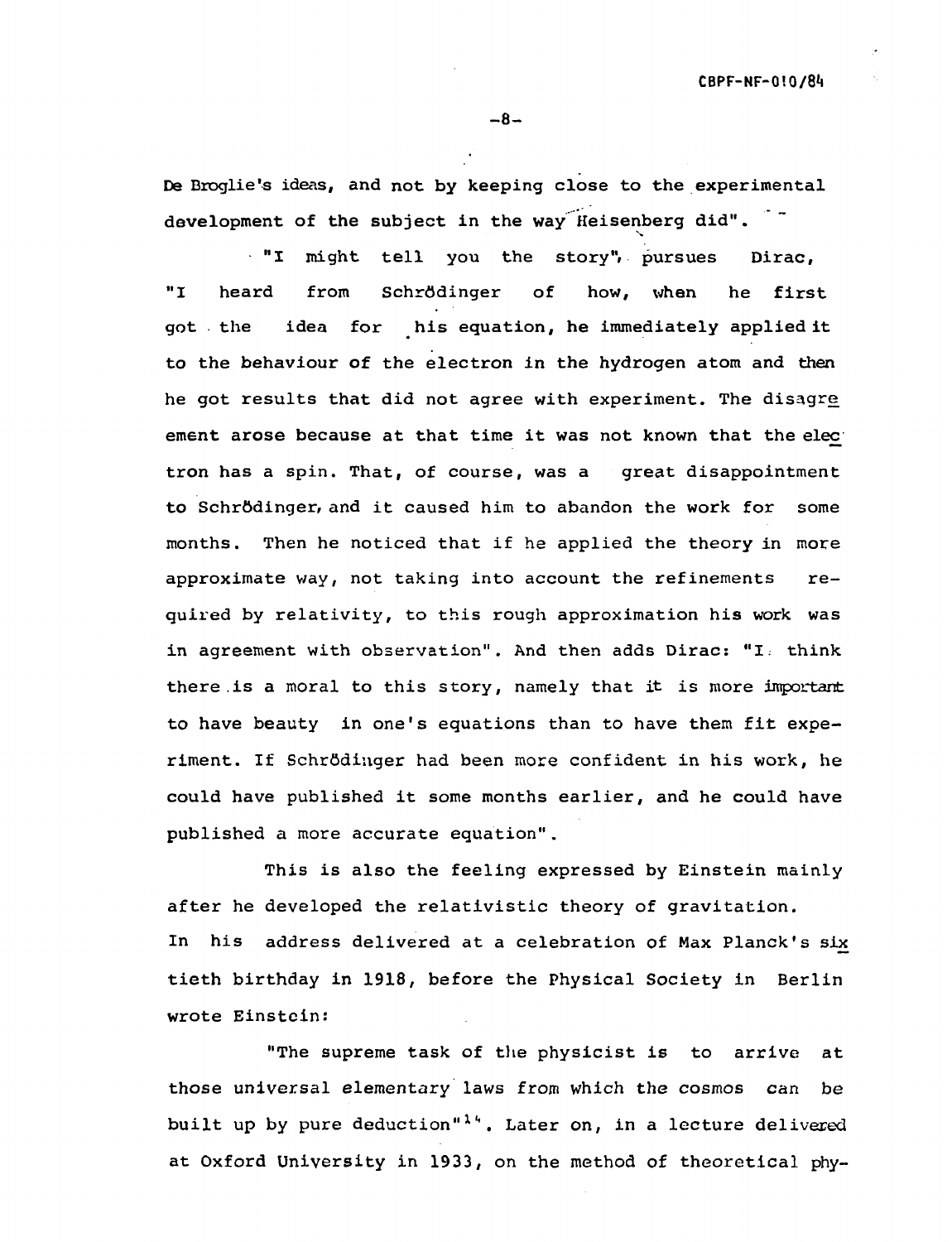**- 9 -**

## sica Einstein said:

"If, then, it is true that the axiomatic basis of theoretical physics cannot be extracted from experience but must be freely invented, can we ever hope to find the right way? Nay, More, has this right way any existence outside our illusions? Can we hope to be guided safely by experience at all when there exist theories (such as classical mechanics) which to a large extent do justice to experience without getting to to the root of the matter? I answer without hesitation that there is, in my opinion, a right way, and that we are capable of finding it. Our experience hitherto justifies us in believing that nature is the realization of the simplest concei. vable mathematical ideas. I am convinced that we can discover by means of purely mathematical constructions the concepts and the laws connecting them with each other, which furnish the key to the understanding of natural phenomena. Experience may sug\_ gest the appropriate mathematical concepts, but they most cer tainly cannot be deduced from it. Experience remains, of course, the sole criterion of the physical utility of a mathematical construction. But the creative principle resides in mathematics. In a certain sense, therefore, I hold it true that pure thought can grasp reality, as the Ancients dreamed"<sup>15</sup>.

The above statements by Dirac and Einstein are at va riance with what was believed by scientists and philosophers after the work of Kepler, Galileo and Newton. It was then held that pure thought cannot give us any knowledge of the physical world. Physical laws would begin and end with experince. "A clear recognition of the erroneousness of this notion really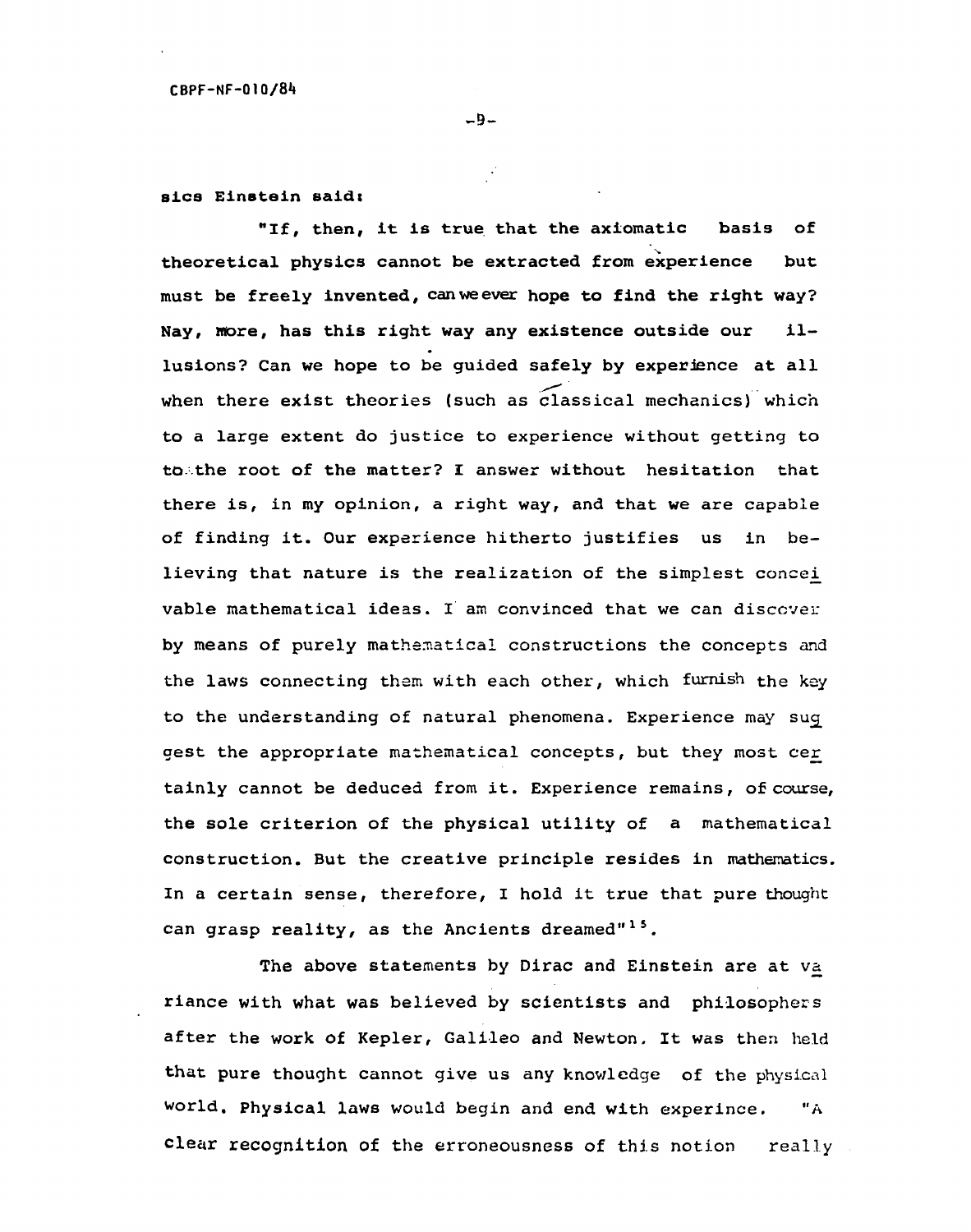only came with the general theory of relativity"<sup>16</sup>.

Mathematical beauty and simplicity are also criteria to be found in theoretical work more closely connected with the experiment. In their 1958 paper on the theory of the Fermi interaction, Richard P. Feynraan and Murray Gell-Mann established the vector-axial vector caracter of this interaction by making the requirement of a representation of fermions by two component spinors satisfying a second order differential equation and the suggestion that in B-decay these spinors enter the theory without gradient couplings. These mathematical requirements certainly assumed because 'bne of the authois has always had a predilection for" such equation, were the guiding lines for the determination of the Lorentz nature of the weak coupling. And the fact that this coupling was in disagreement with experimental results concerning the electron-neutrino angular correlation in the He<sup>6</sup> decay, did not discourage the authors from publishing their paper. On the contrary, their fe eling of mathematical beauty and simplicity led them to write: "These theoretical arguments seem to the authors to be strong enough to suggest that the disagreement with the  ${\rm He}^8$  recoil experiments and with some other less accurate experiments indicates that these experiments are wrong"<sup>17</sup>. They were found out to be indeed wrong and the predictions by Feynman and Gell-Mann and independently by Marshak and Sudarshan<sup>18</sup> were confirmed experimentally.

The theoretical prediction of the positron was based, as is well known, on an ingenuous redefinition of the vacuum so that the negative energy solutions of the electron Dirac's equation-which cannot be discorded since they form, with the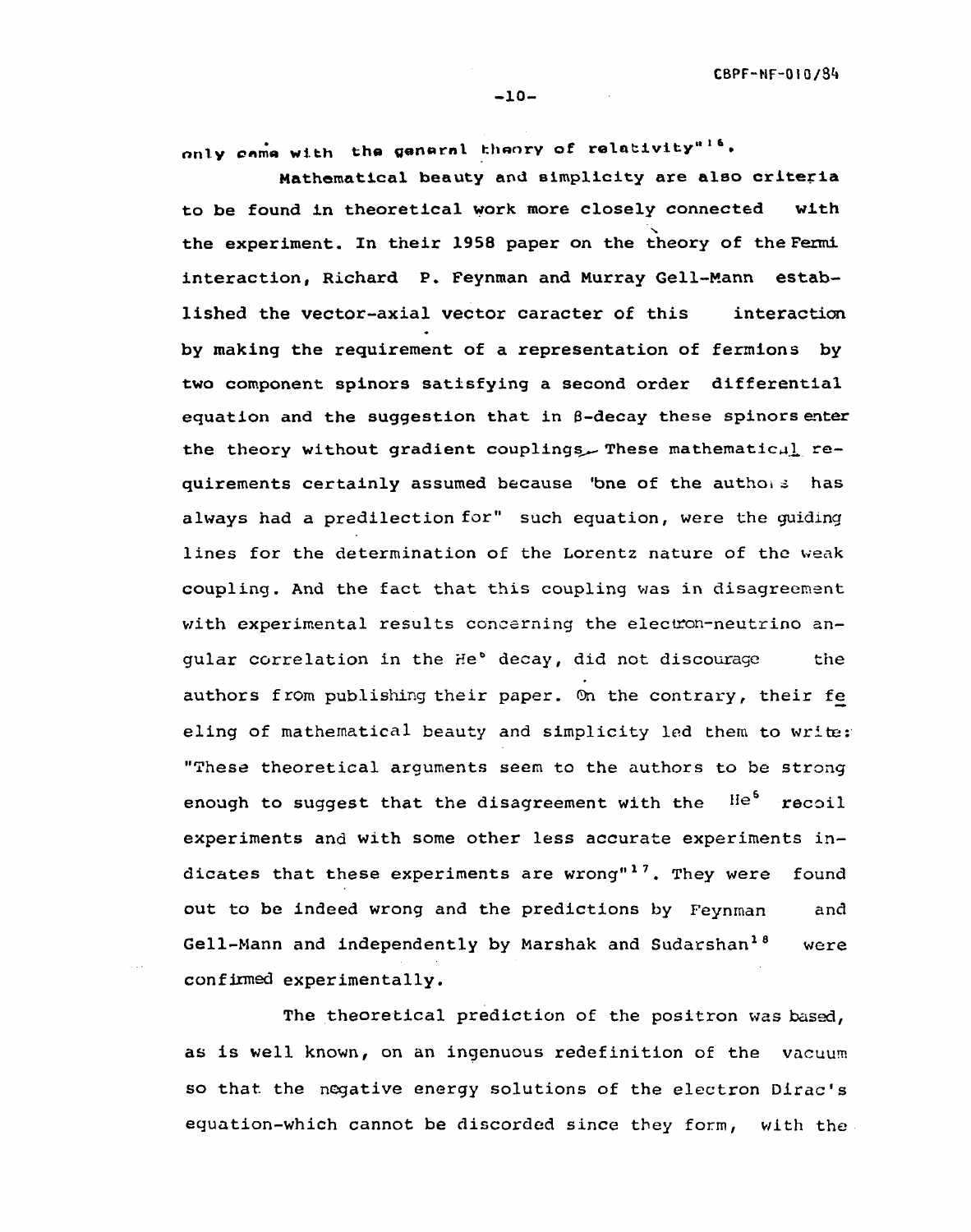-11-

positive energy solutions, a base in the spinor space-could be physically acceptable. Here is Dirac's testimony on this for mulation: "The physicist had always previously thought of the vacuum as a region where there is nothing at all, but that was a prejudice which we have to overcome. A better definition of a vacuum would be the state of lowest energy. Now if there are possibilities of electrons having negative energies, we should want to have as many of these electrons as possible in order to get the lowest energy. Electrons obey the Fermi sta tistics corresponding to antisymmetrical wave functions. They satisfy Pauli's exclusion principle which means that not more than one electron can be in any state"<sup>19</sup> This picture led "to the possibility of our understanding states which depart from the vacuum in two ways, either by having electrons in positive e nergy states or by having holes among the negative energy states. And the holes among the negative energy states appeared as particles with a positive energy and charge, which were later interpreted as positrons"<sup>19</sup>.

There was, however, in the 1920's and up till the end of the 1940's a prejudice against assuming the existence of new particles. This was quite understandable as it was then thought that electrons, protons and photons would be sufficient to describe matter and energy-in accord perhaps with the quasiunitary ideal of the atomistic conception of matter. Dirac was thus incited to identify a hole in the sea of negative  $e$ nergy electron states with a proton, which was not correct since the antiparticle (hole) must have the same mass as the corresponding particle-as pointed out first by J.R. Oppenheimer.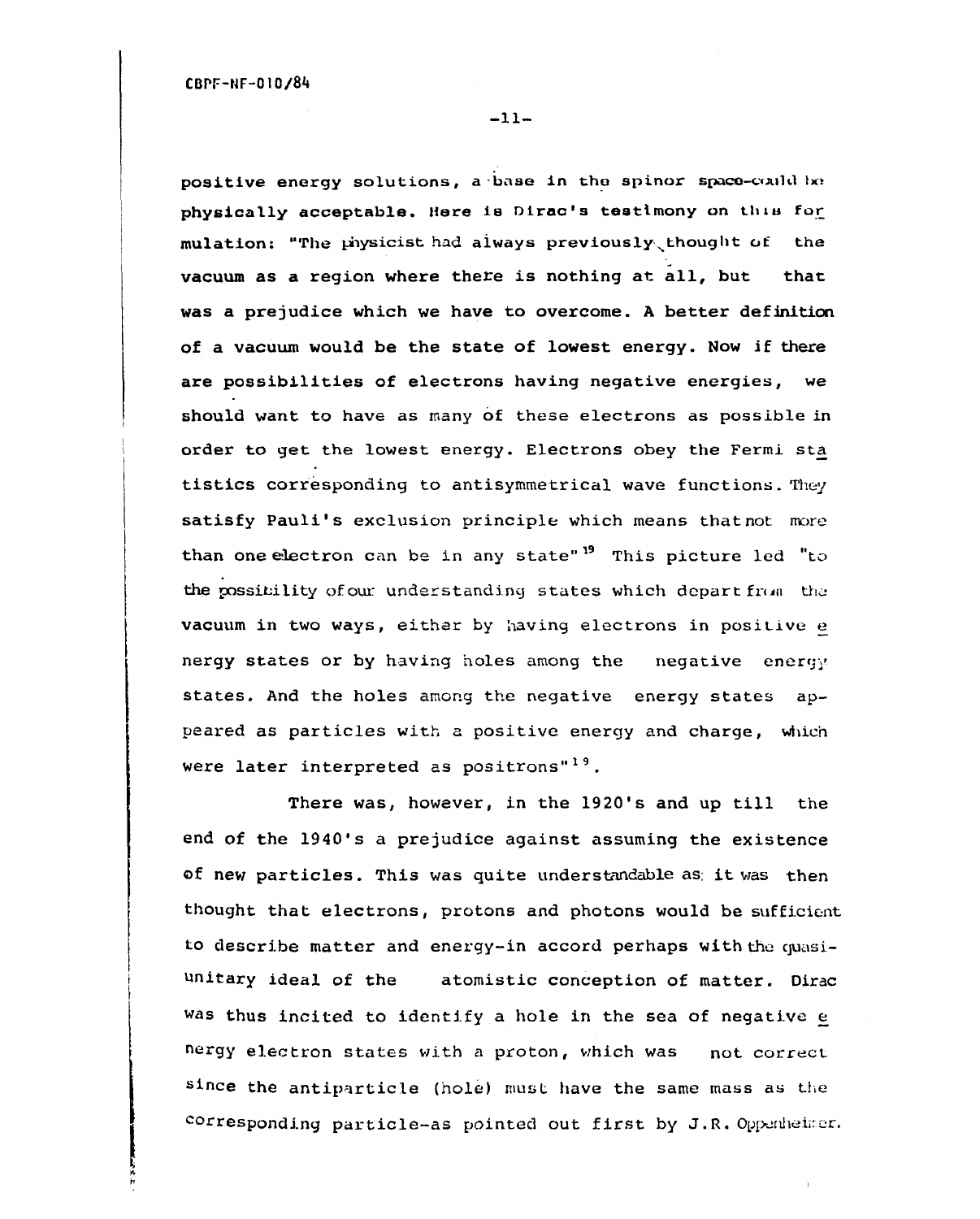$-12-$ 

Dirac's conception of the vacuum thus led to the prediction of a new particle-the positron, discovered experimentally in 1932 **2 0** by C.D. Anderson and  $\frac{1}{2}$  . Philip Blackett and G.P.S. Occhialine . And it was fortunate that Dirac did not get discouraged by<br>the fact that his definition of the vacuum gave rise to divergences associated with the infinite sea of holes.

The discovery of the antiproton and the antineutron many years later<sup>21</sup> confirmed the conception that Dirac's equa many years later<sup>21</sup> confirmed the conception that Dirac's equci tion describes every spin 1/2 particle which then has an anti particle associated to it.<br>As to the neutrino-presently, the neutrino associated

with the electron-its theoretical prediction was made by Pauli as early as 1930, in a letter to a group of physicists who had a scientific meeting in Tübingen. At that time, electrons detected in the beta decay of radioactive nuclei were shown to have a continuous spectrum of energy instead of a unique sehave a continuous spectrum of energy instead of a unique e-dimensional of a unique e-dimensional of a unique e<br>The continuous spectrum of a unique e-dimensional of a unique e-dimensional of a unique e-dimensional of a uni  $\frac{1}{2}$  given by the difference between the masses of the initial and final nuclei/plus recoil energy), the maximum of the spectrum. In opposition to a radical suggestion by Niels Bohr that the law of conservation of energy would be violated in these processes, Pauli proposed that a neutral light particle-which be called neutron-is emitted together with the electron and the energy available is thus distributed between them. In his own words:

"Nämlich die Möglichkeit, es könnten elektrisch, neutrale Teilchen, die ich Neutronen nennen will, in den Kernen existieren, welche den spin 1/2 haben und das Ausschliessungsprinzip befolgen und sich von Lichtquantun ausserdem noch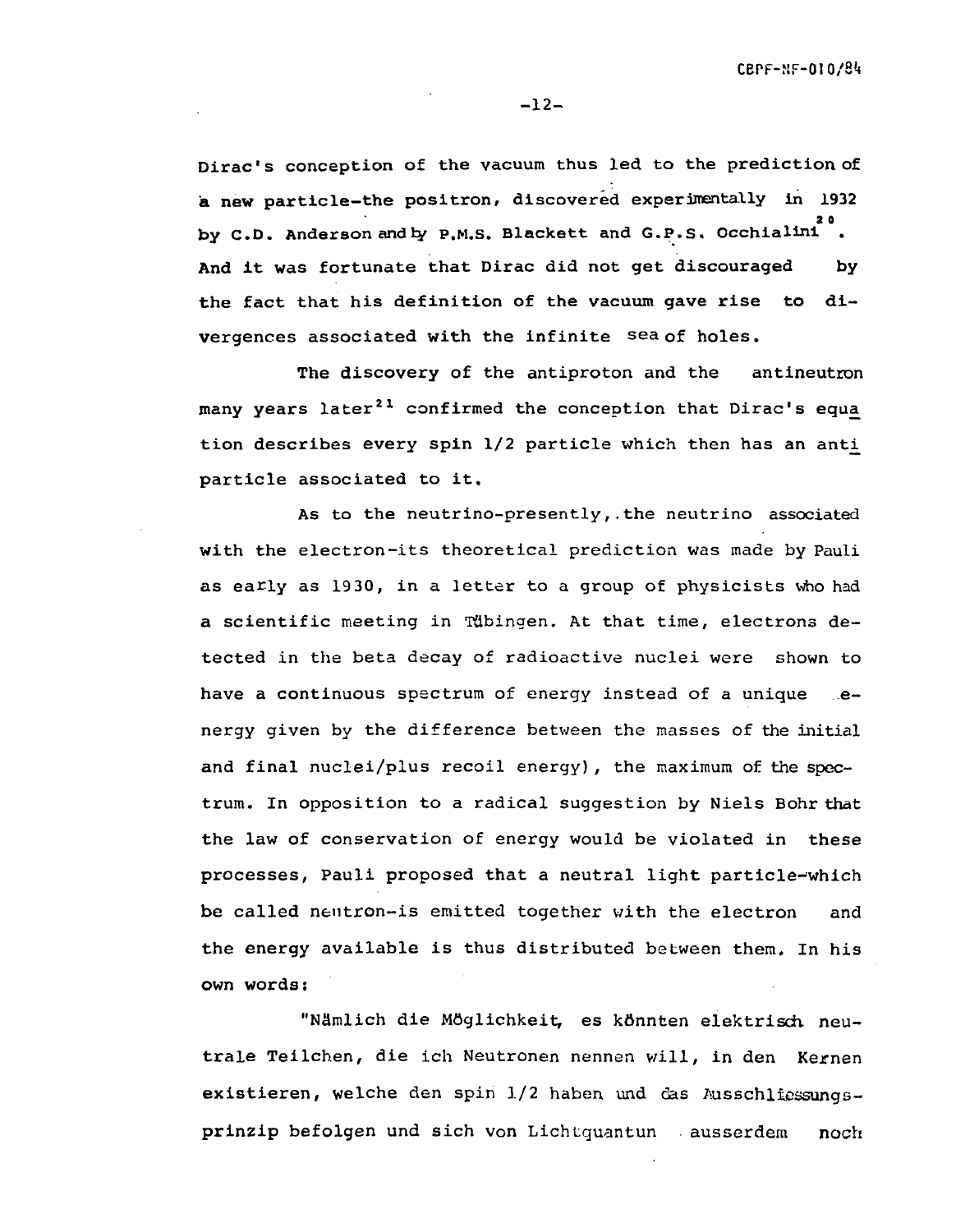dadurch unterscheiden dass sie nicht mit. Lichtgeschwindkeit laufen.' Die Masse der Neutronen müsste von derselben Grössenordnung ' wie die Elektronen Hasse sein und jedenfalls nicht grösser als 0,01 Protonenmasse. Das kontinuierliche ß-spectrum wäre dann verständlich unter der Annahme, dass beim ß-zerfall mit dem Elektronen jeweils\* noch ein Neutron emittiernt wird, derart, dass die Summe der Energien von Neutron und Elektron konstant ist"<sup>22</sup>.

Pauli's proposal was taken up by E. Fermi who formulated, in a beautiful paper<sup>23</sup>, his theory of beta-decay, which was to be the basis of the subsequent development of the physics of weak interactions.

The neutron-a neutral particle with mass of the order of that of the proton-was experimentally discovered by J. Chadwick in 1932, after speculations in 1920 by E. Rutherford<sup>24</sup> who conceived "the possible existence of an electrically neutral particle, which he visualized as a close combination of a positively charged proton anda negatively charged electron so that the whole particle would have no electrical charge"<sup>25</sup>.

Clearly, Chadwick, who worked at the Cavendish Laboratory under Rutherford, was destined to discover the neutron as he began to look for it<sup>25</sup> since the year 1924. In 1931, H. Becker and W. Bothe found that beryllium, when bombarded by alpha particles emitted penetrating neutral particles which they thought were gamma rays. The experiment was repeated by F. Joliot and Irene Curie<sup>26</sup> who discovered that these particles, if they hitted a paraffin target, gave rise to very fast moving protons. This discovery led immediately Chadwick<sup>26</sup> to suspect that the penetrating particles emitted in the alpha particle-be

**-13 -**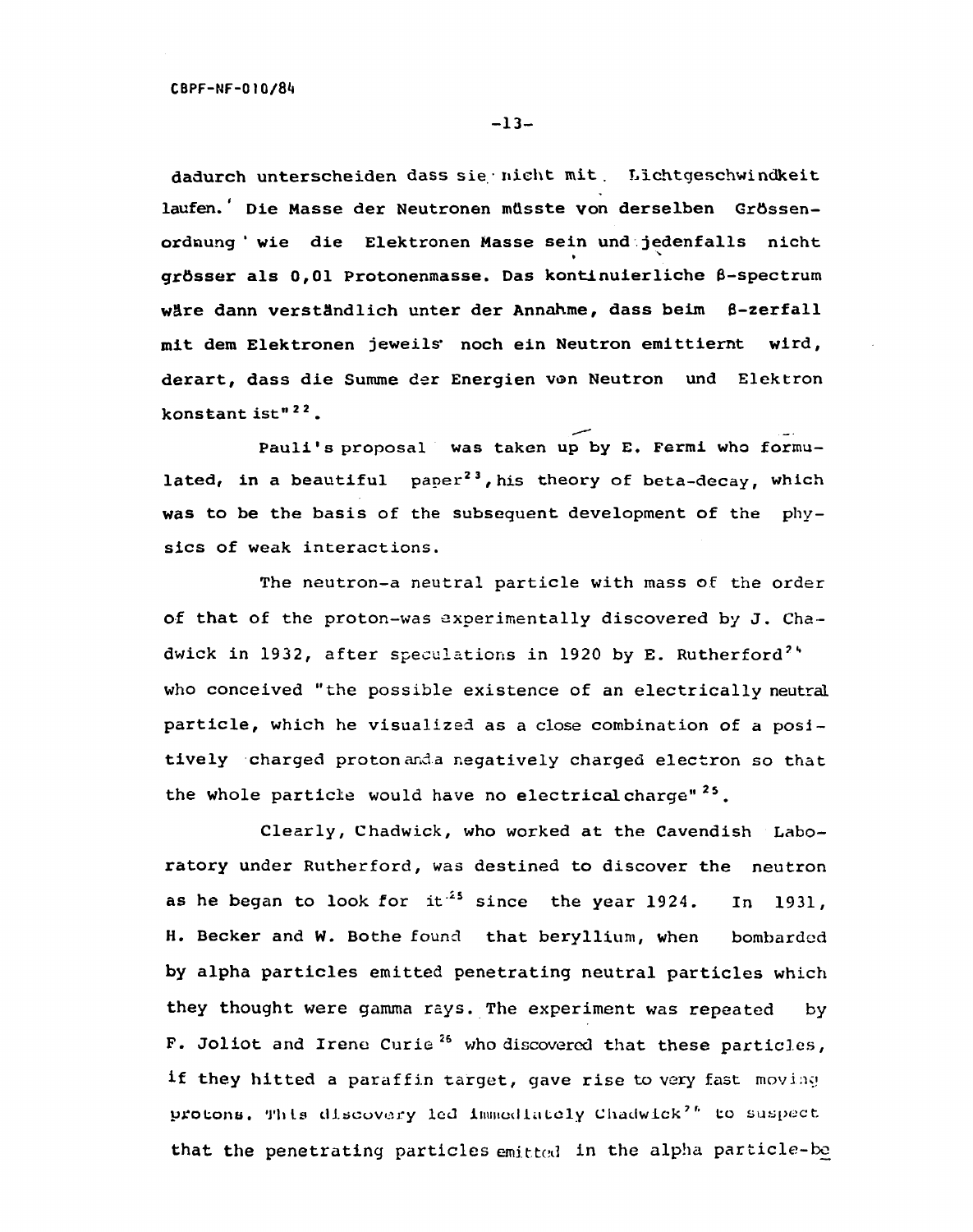**-14 -**

ryIlium reaction were Rutherford's neutron and his observations confirmed this. After the discovery of the neutron, D. Iwanenko<sup>27</sup> suggested that nuclei are formed of protons and neutrons. This idea was adopted by Fermi in his paper on the beta-decay theory<sup>23</sup>, and in his Seminars in Rome he called Pauli's particle 0 a neutrino to distinguish it from the neutron; he also postulated that electrons and neutrinos do not exist in nuclei, they are rather created and emitted in the decay process just like photons in the radiation emission process.

Mesons were theoretically predicted after the discovery In of the neutron and the Pauli suggestion of the neutrino. In 19 35, Hideki Yukawa assumed that the nucleon interactions were due to the creation of a field by the creation of a field by this particle-a neutron or a neutron or a neutron or a neutron or a  $\mathcal{A}$ this field proton-and that the virtual exchange of  $\mathcal{L}$  the virtual exchange of  $\mathcal{L}$ between nucieons would give rise to the nuclear forces. Moreover., by relating the range of these forces with the mass of these 200  $\sigma$  the found this mesons-he found this mass to be order of the order of  $200$ electron masses. In spite of the beauty of the idea which be introduced, Yukawa became discouraged with this value of the mass. He said: "As such a quantum with large mass has never been found by experiment, the above theory seems to be on  $\phi$  a wrong line"<sup>27</sup>.

It was only in 1947, after fundamental scientific research was taken up again following the end of the Second World War that Yukawa's particle was found experimentally. In a series of beautiful experiments with nuclear emulsions exposed at an altitude of more than 4000 meters, at the Chacaltaya Laboratory of Cosmic Physics in Bolivia, C.M.G. Lates, G.P.S. Occhialini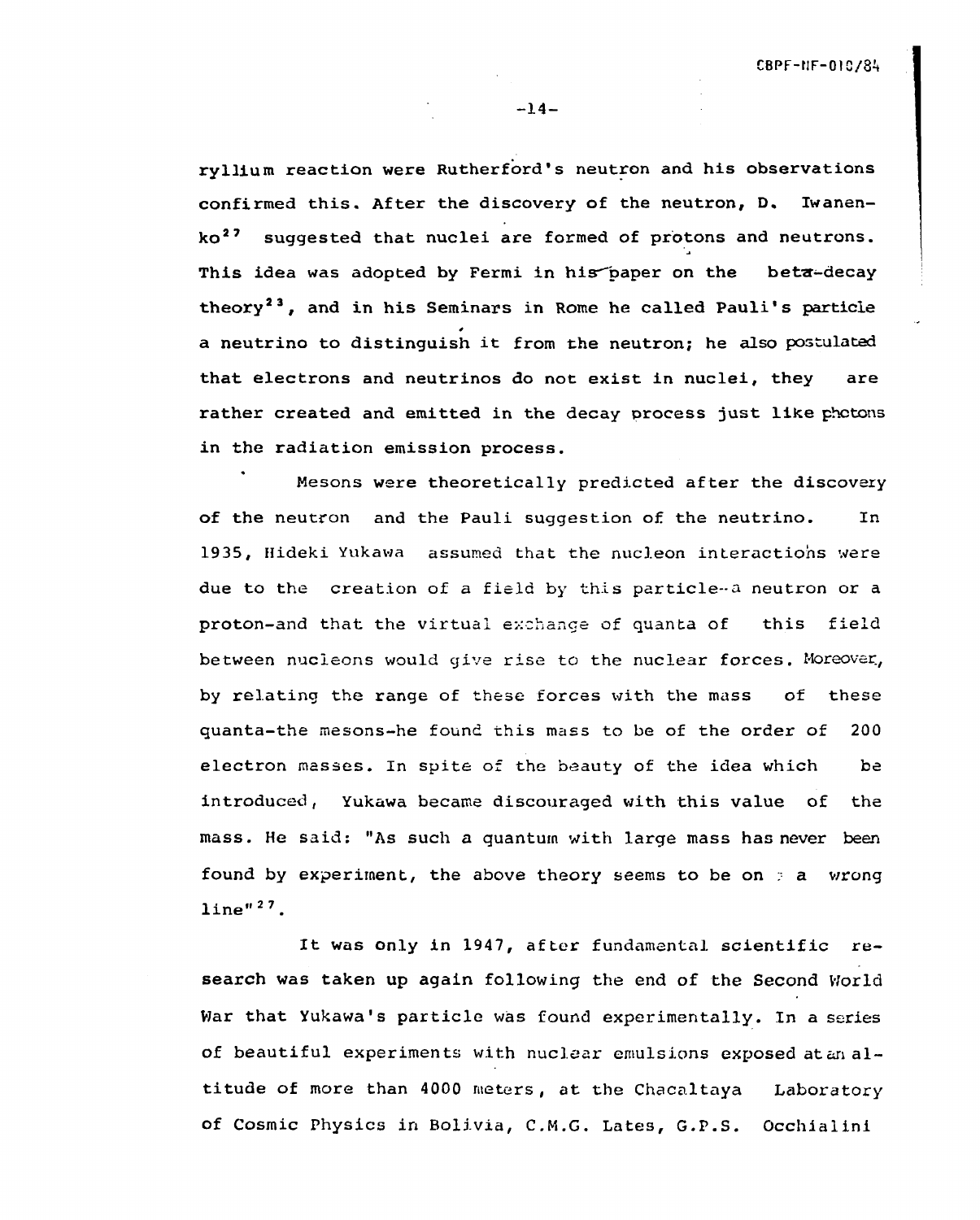-15-

and C.F. Powell<sup>28</sup> discovered the  $\pi$ -mesons (pions), the charged and neutral quanta of Yukawa's field. Moreover, they showed that an other particle, slightly ligther than the pions, existed, the mesons, which exhibited no strong interactions and which were produced in a decay of pions, together with a light particle, the muon-neutrino as it is known today.

At about the same time observations were made by M. Conversi, E. Pancini and O. Piccioni<sup>29</sup> which suggested the existence in the cosmic radiation of weakly interacting particles. Whereas the pions were shown to have spin zero, the Conversi-Pancini-Piccioni particles were shown to be the muons of Lattes, Occhialini and Powell and to have spin 1/2. These discoveries were important as they opened the door to the modern elementary particle physics. I had the occasion to follow closely these developments as Lattes and I exchanged<sup>30</sup> cor respondence on his experimental work (see letter at the end of this paper) and spent some time together when inl949 he visited me at the Institute for Advanced Study, where stayed H. Yukawa, W. Pauli, J.R. Oppenheimer, Oskar Klein, A. Pais, J. Steinberger and Chr. Møller as well as with W. Schützer and J. Tiomno, working at that time at Princeton University. The attribution of spin 1/2 to muons was basic in a paper by J. Tiomno and J. A. Wheeler<sup>31</sup> in 1949, in which the idea of universality of weak interactions was proposed. Those were for me personally exciting years as at that time I was also trying to establish conditions at the Federal University in Rio de Janeiro so that Lattes and Tiomno could come to our Physics Department. This WAS made possible-a group active in research in nuclear and par-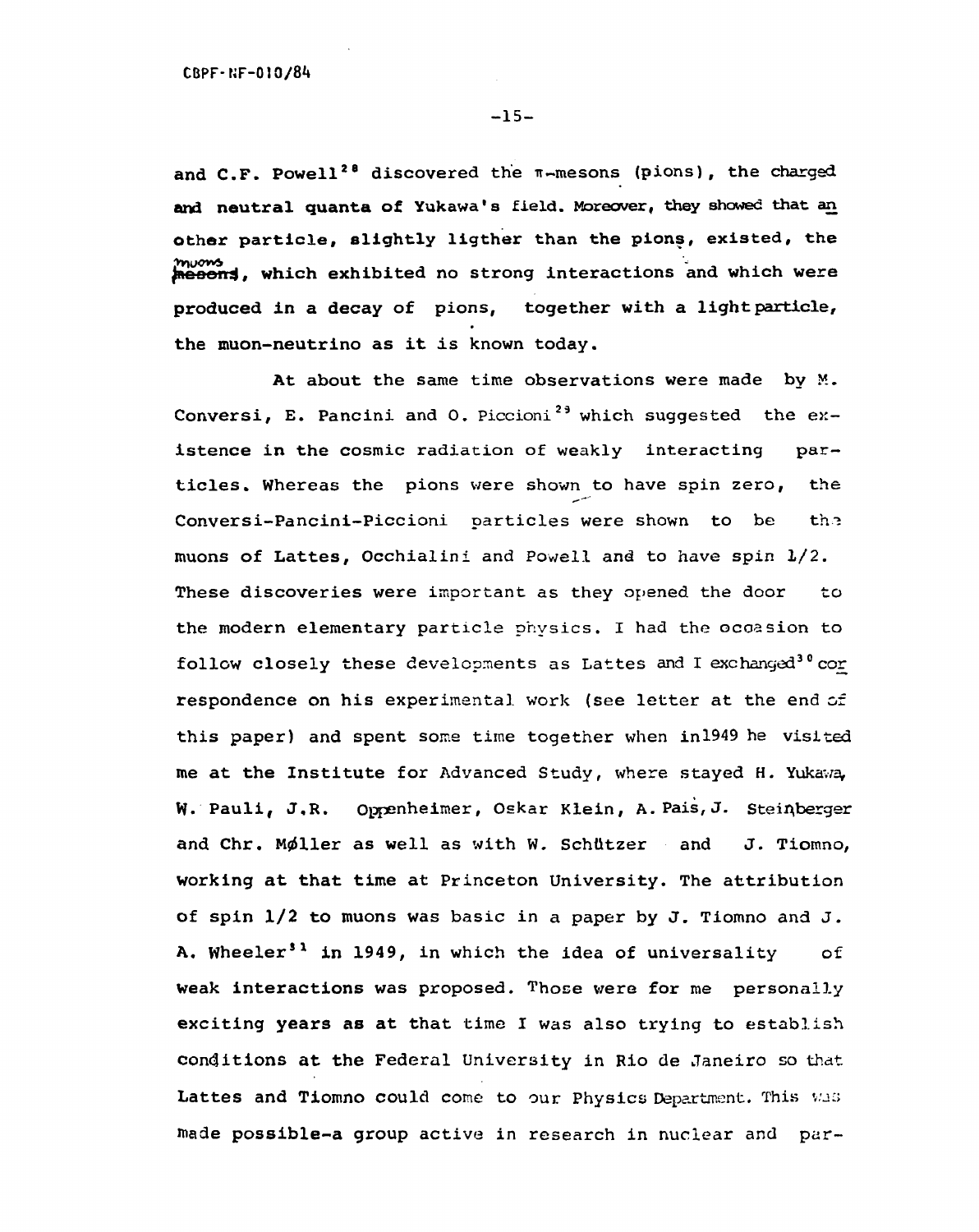particle physics-by the creation of the CBPF-the Brazilian Center for Research in Physics in 1949 in Rio de Janeiro, an initiative which would not have been possible had we not received full support from João Alberto Lins de Barros, a very intelligent man, active in Brazilian politics, and his broth ers, Henry British and Nelson. This Center and the Physics Department of the University of São Paulo were the two insti tutions which gave the initial momentum to the development of modern theoretical and experimental physics in Brazil<sup>32</sup>.

I shall not discuss now the subsequent discoveries of new particles: the strange particles and the ressonances, the theoretical prediction of quarks and the quark model, the consideration of intermediate vector bosons, the lepton tau among others. I shall, however, take this opportunity to describe here che motivations which led me to assume, in 1958, the existence of neutral vector bosons, besides the charged ones, and to propose that the coupling constant g of the weak vector boson field with matter should be equal to the elementary electric charge e, the coupling constant of the in teraction between photons and matter<sup>33</sup>.

When the paper of Feynman and Gell-Mann on the V-A weak interaction was published in 1958. I had just returned from the California Institute of Technology where I had com pleted work<sup>34</sup> on the capture of negative muons by light. nuclei in which the first calculation of the induced pseudoscalar coupling was made. As I read the Feynman-Gell-Mann pa per I was immediately struck by the fact that, if these interactions were mediated by vector bosons, as already sug-

 $-16-$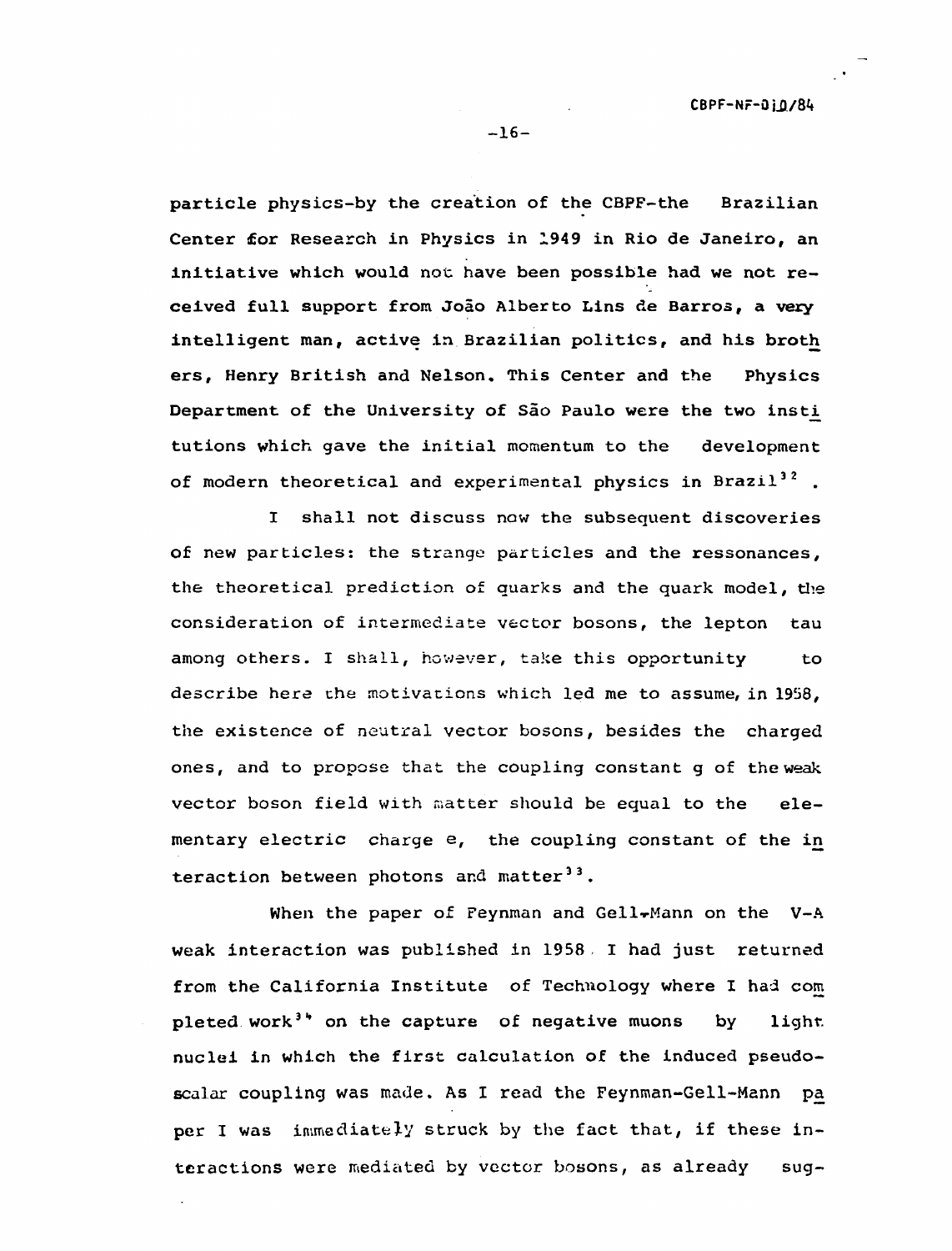**-17 -**

gested in that paper, they were perhaps deeply related to pho tons which were also vector particles, I had the feeling that somehow photons and weak vector bosons belonged to the same family and that therefore the coupling constant g should be equal to the charge e. As this assumptiom was introduced in the well-known relation between g, the Fermi constant  $G_F$  and the bosons mass  $m_{\alpha}$ , I found that  $m_{\alpha}$  was quite large, of the order of 60 proton masses. But then I felt discouraged: how could I put in a multiplet particles with such amass difference, the massless photon and these heavy bosons? As the mechanism of mass generation was unknown at that time I avoided stating in my article that photons and vector bosons were members of a multiplet (the fear of the referees...). But I did say that the assumption  $g = e$  implied a very heavy vector boson. On the other hand, I knew that in the meson theory of nuclear forces, charged and neutral pion fields enter the lagrangean in a form which gives a charge independent interaction. The interactions between the pion and the nucleon fields is independent of whether the nucleons are electrically charged or not and is invariant under the SU(2) group. I wanted to see whether this would happen for weak interactions. I therefore assumed the existence of neutral vector bosons-now called  $z_{0}$ and found that the coupling would not be charge independent: neutral currents would have a coupling with  $z_{0}$ , different in form from that between charged currents and the W field.

and In 1958 neutrino beams were not dreamt of and the on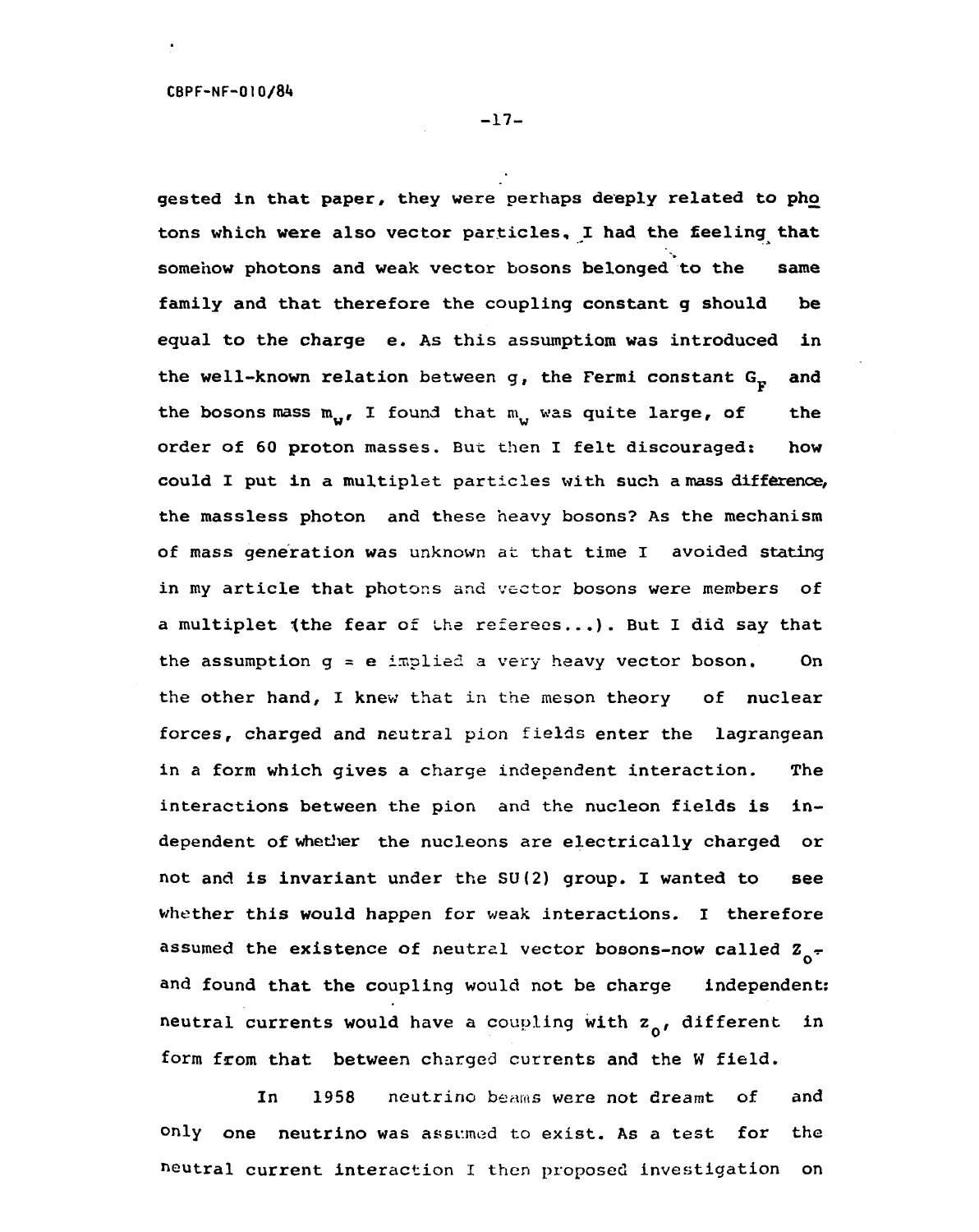a possible weak coupling between electrons and neutrons-possi bly added to the magnetic moment interaction. If such a cou pling were found it could only be due to an'exchange ofneutral bosons.

" This intuitive model was later found out to be essentially correct as a consequence of the beautiful work of S. Weinberg, A. Salam and S. Glashow, who established the electroweak dynamics.

The neutral boson and the charged boson were discovered experimentally<sup>36</sup> in 1983 and their mass, as derived in the above mentioned gauge theory, is of the order of the value I had guessed; the relation between g and e, instead of a simple equality is of the form

$$
e = g \sin \theta
$$

where

$$
\sin \theta_{w} = \frac{g'}{(g^2 + g'^2)^{1/2}}
$$

$$
\cos \theta_{\mathbf{w}} = \frac{g}{(g^2 + g^{12})^{1/2}}
$$

g and g' are the two constants in the SU(2)  $\Omega$  U(1) standard model from which e and sin  $\theta_{11}$  are deduced.

The beautiful experiments of the UAl Collaboration at CERN confirm the new vistas in fundamental physics afforded by the gauge field theories as Lattes, Occhialini and Powell at the end of the 1940's opened the path to the discovery of new elementary paricles.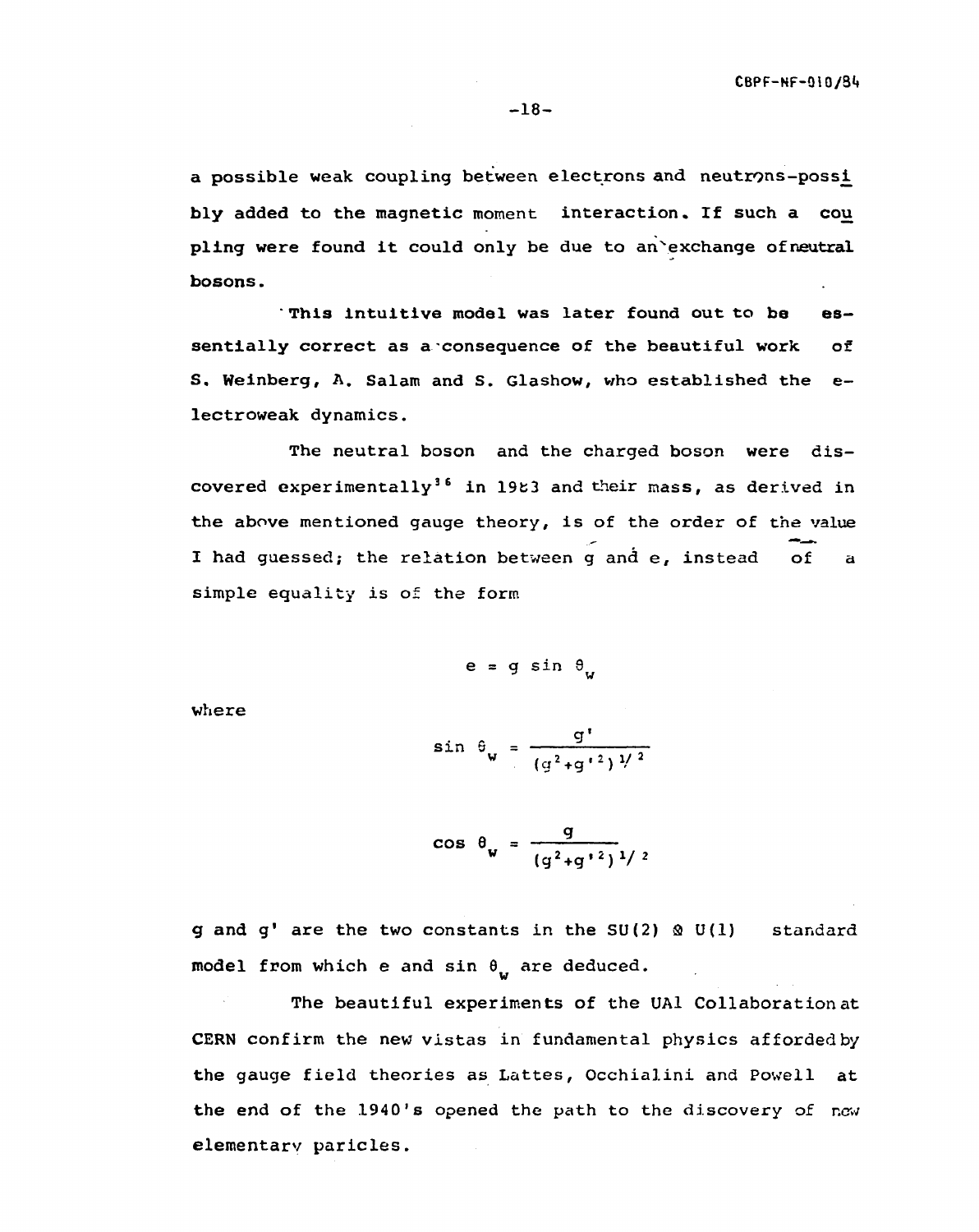- 1. References may be found in the **excellent review by Fritz** Rohrlich, The electron: development of **the** first elementary particle theory, in Jagdish Mehra (editor), The physiscist's conception of nature, page 331, D. Reidel Publ. Co. Dordrecht (1973).
- 2. H.A. Lorentz, The theory of electrons and its applications to the phenomena of light and heat, Dover Publ., New York (1952) (first published in 19Q9).
- 3. Ref. 2, page 8.
- 4. See, for instance, E. Broda. The intellectual quadrangle; Mach - Boltzmann - Planck - Einstein. CERN 81-lD, Geneva (1981)
- 5. Ref. 2, page 10
- 6. See J. Leite Lopes, Fundamentos da Eletrodinamica clássica, Universidade do Brasil, Rio de Janeiro (1960) .
- 7. An attempt at eliminating the classical divergences in the classica electron theory was developed by M. Schönberg; see J. Leite Lopes and M. Schönberg, Phys. Rev. 67, 122 (1945): M. Schönberg, Phys. Rev. 69, 211 (1946).
- 8. Bibliography of Einstein's work and his autobiography are found in Albert Einstein, Scientist-Philosopher, The Library of living philosophers, Evanston (1945), P.A. Schilpp (editor).
- 9. W. Pauli, Ref. 3 page 149.
- 10. A. Einstein, Ref. 8 page 45
- 11. A. Einstein, Die Grundlage der Allgemeinen Relativitätstheorie, Johann A. Barth, Leipzig (1929)
- 12. P.A.M. Dirac, Proc. Roy. Soc. (London) Ser. A. 133, 60 (1931).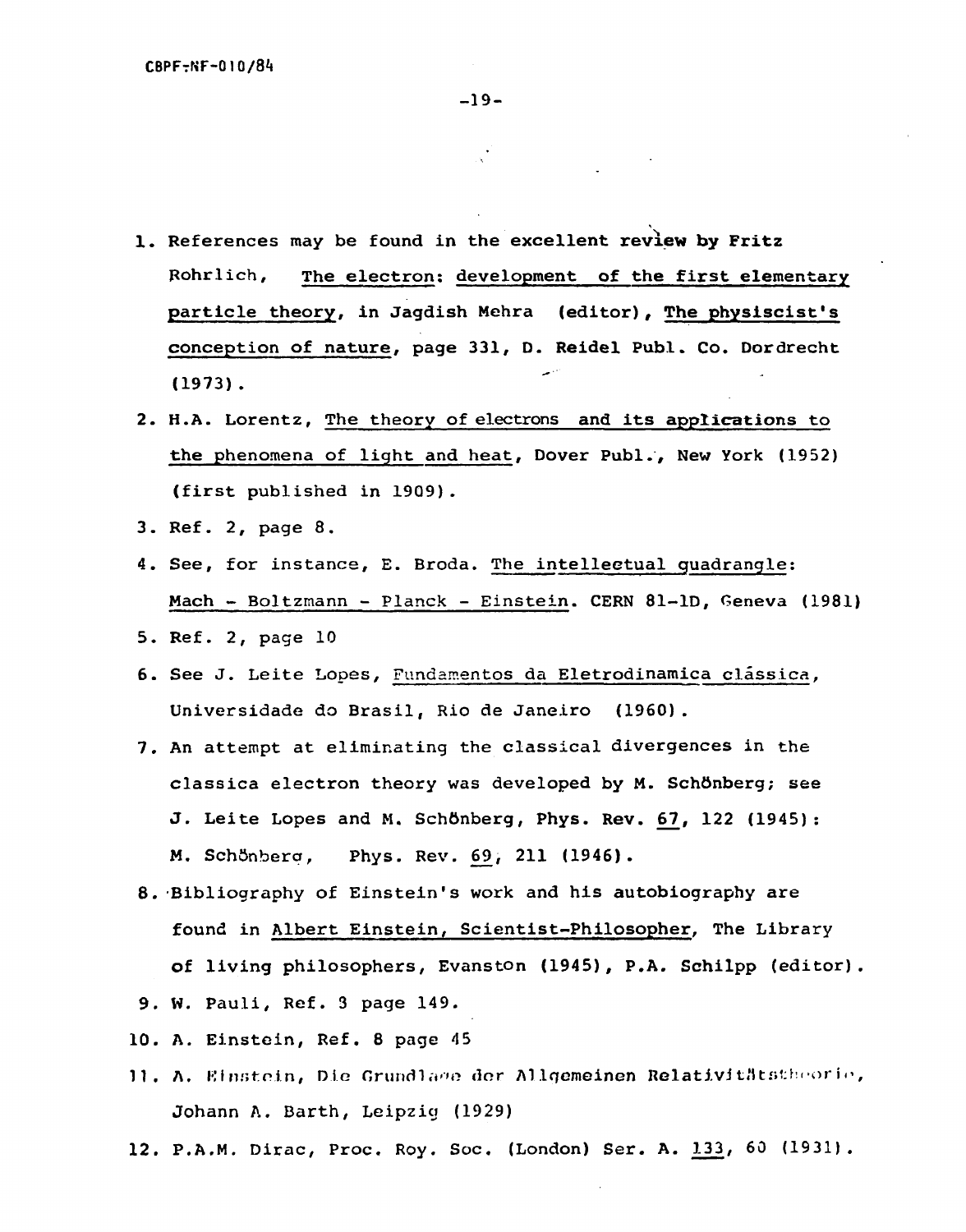- 13. P.A.M. Dirac, The evolution of the physicist's picture of nature, Scientific American No5., 208 page 45 (1963) .
- 14. A. Einstein, Ideas and opinions, page 226\*
- 15. Ref. 14, page 274
- 16. Ref. 14, page 273
- 17. R.P. Feynraan and M. Gell- Mann. Phys. Rev. 109, 193 (1958)
- 18. E.C.G. 9udarshan and R.E. Marshak, Report at the Conference on Physics of Mesons and New Particles at Venice-Padua (1957)
- 19. P.A.M. Dirac, in Jagdish Mehra, The physicist's conception of nature, page 10, D. Reidel Publ. Co, Dordrecht (1973).
- 20. See for instance C. Peyrou, The role of cosmic rays in the development of particle physics, Journal de Physique, Colloque C8, Suppl. au No. 12, Tome 43, page C8-7 Paris (1982) .
- 21. See E. Segré, Antinucleons, in Ann. Rev. Nucl. Sc. vol. 8, pq. 127 (1955)
- 22. W. Pauli, Offener Brief an die Gruppe der Radioaktiven bei der Gauvereins-Tagung zu Tubingen, in Collected Scientific Papers [edited by R. Kronig und V.F. Weisskopf] vol. 2 pg. 159, Interscience Publishers, New York (1964).
- 23. E. Fermi, Z. Phys. 88, 161 (1934)
- 24. The Collected Papers of Lord Rutherford of Nelson (published under the scientific direction of Sir James Chadwick) vol. Ill page 34, George Allen and Unwin (1962-65).
- 25. See E. Larsen, The Cavendish Laboratory, nursery of genuis, page 65 Edmund Ward, London (1962)
- 26. I. Curie-Joliot and F.  $J$ oliot, Compt. Rend. 194, 273 (1932); J. Chadwick, Proc. Roy. Soc. (London) A136, 692(1932).
- 27. H. Yukawa, Proc. Phys.-Math. Soc. Japan 17, 48 (1935).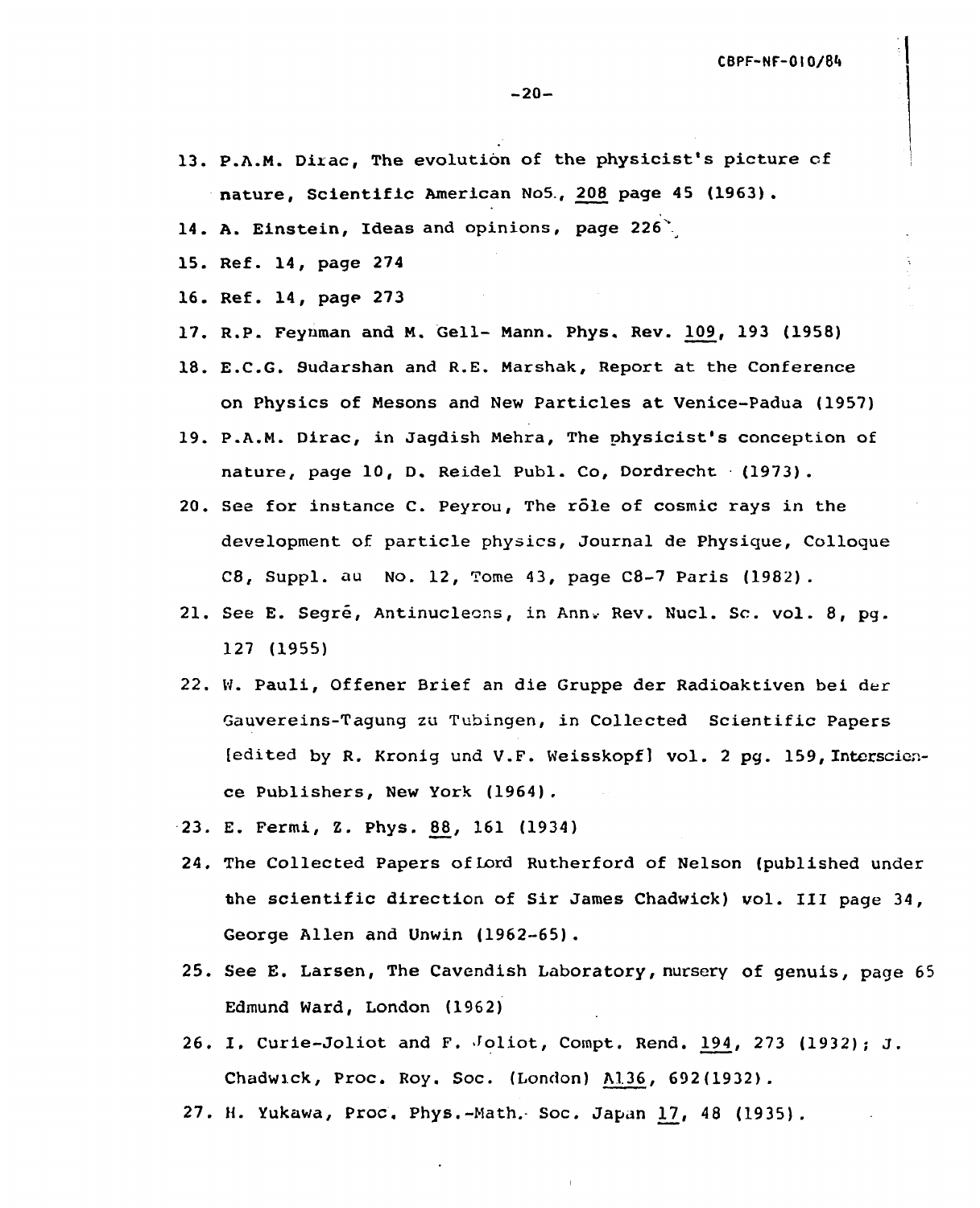- **28. C.M.G. Lattes, G. P.S. Occhialini.and C.F. Powell, Nature 16\_£, 453, 486 (1947).**
- **•29. M. Conversi, E. Pancini and O. Piccioni, Physical Review 71, 209L (1947).**
- **J30 . J. Leite Lopes, On the light and heavy mesons, Phys. Rev. 74, 1722 (1948).**
- **31. J. Tiomno and J.A. Wheeler, Revs. Mod. Phys. £1, 144 (1949).**
- **32.** See for example G.L. Brownell, Physics in South America, Physics Today, 5 (1952).
- 33. J. Leite Lopes, Nucl. Phys. 8, 234 (1958).
- 34. J. Leite Lopes, Phys. Rev. 109, 509 (1958); also S. Weinberg, Phys. Rev. 106, 1301 (1957); M.L. Goldberger and S.B. Treimon, Phys. Rev. 110, 1178 (1958); 111, 354 (1958).
- 35. S. Weinberg, Phys. Rev. Letters 19, 1264 (1967); A. Salam, Nobel Symposium (edited by N. Svarthalm), (1968); J. Glashow, Nucl. ' Phys. 22, 579 (1951); J. Glashow, J. Iliopoulos and L. Maiani, Phys. Rev. D2, 1285 (1970).
- 36. UA1 Collaboration CERN, Phys. Letters 12213, 103 (1983); Phys. Letters 126B, 398 (1983).

 $\ddot{\phantom{a}}$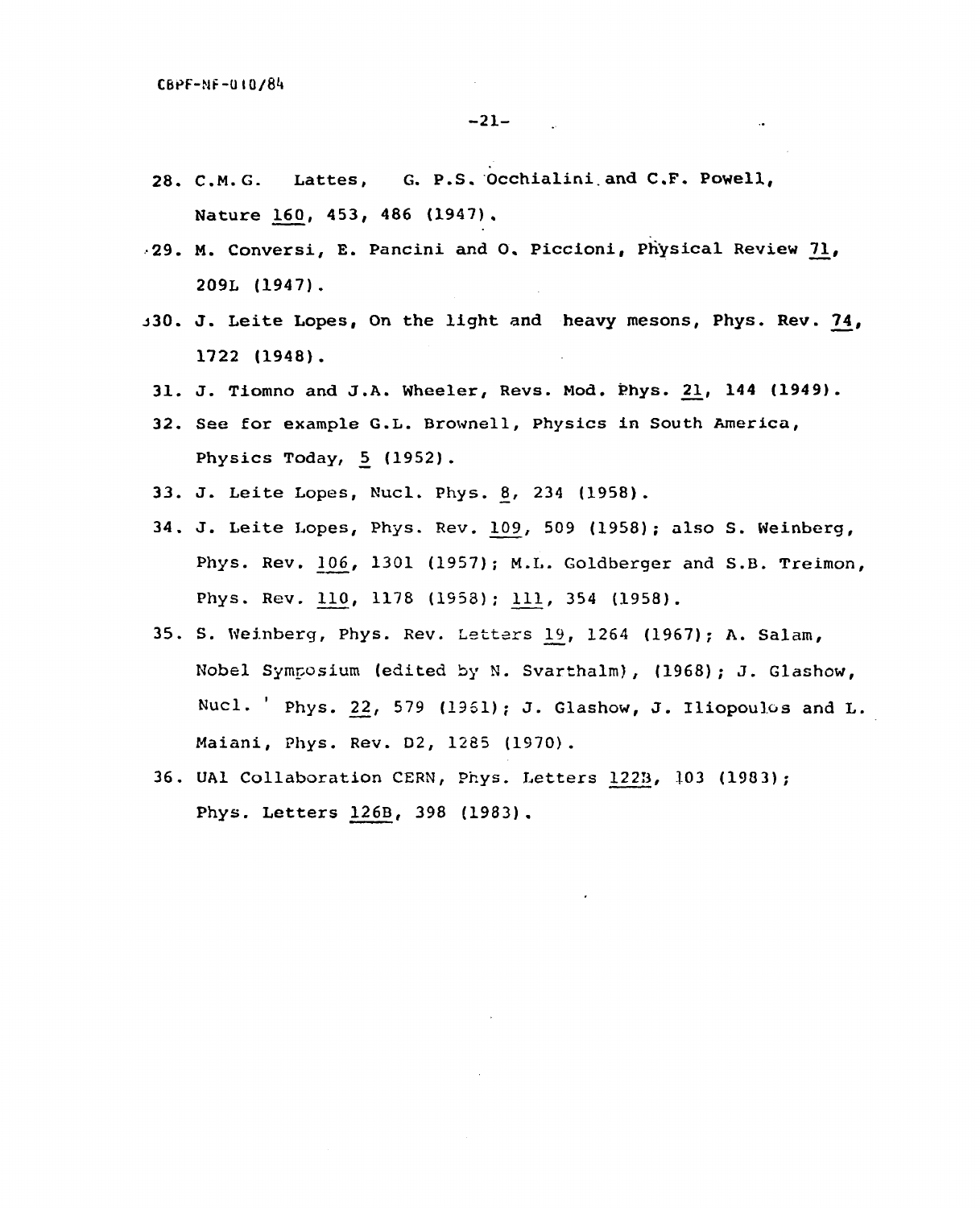$CBPF-NF-010/84$  $213/48$  $\epsilon$ EIR MAIL - Caro Leit. declarificante pela comissão de missão internacionale Junto lie opia do tratallo que sairá em Deune, o ejanvoiente de Veture agué, ma por una comana. Infeligmente sua toutro totogratias à disposição por falla ale tempo mes or mesous son tui e quais 200 de Suite. fogo que a pravad se acalma un pouco (par tive que faz en 4 seminarios!) consegui subtrailutés um fouco. Temos agera conductes Emmuito Grallones. - Gouscquiring reduzion à l'actegionnet de fast mention e l'agora. terno 10 protos lachques pour fineron! que centre ma placa pela crésta: c'90%  $olo.$ Prolomos encontros mesous à ragão de 5 por ja monto. Le tomar un vordenables) as niver de 100 por aux pais j'issues que en o standard de Bristol! As mediotas de messie por Mr cinques são stinias. Junto-lle grafia da cloublão (r.) de 50 millolistas. A mestie, não percela (sions mais ants tem per estatício mont d'313 + 16. Ocens à quan mi sistembilité, dévidé en pati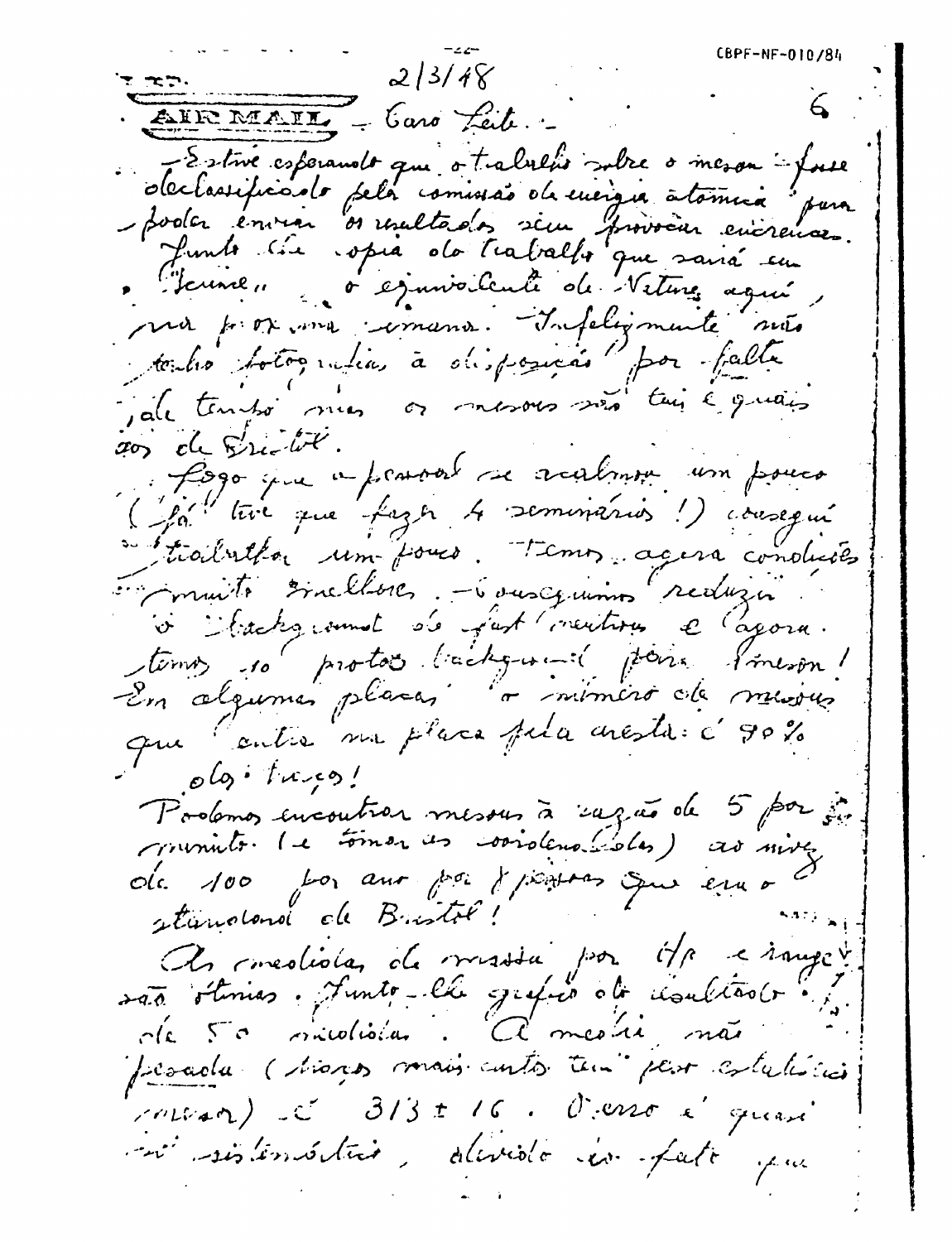nestas. experiencias preliminais não fixantes ben a posição de placa IIAM a "prend, des valoies dés massies" commins mas sera quinstemente realitions. utro. Nas mudiades atrices tubemes o o angu sluigo do traco para determinar que ciolentes ma emulsão, pais mo intedicción la obternação da geletima mossos mesorios, mas condicões de nossa exposicio tin Energion permessa (au 3 Mars du marien Since a sentitiving à grande en angule de Bein 7 ok 82 que 2 0 qui precisants joins determins, a sais de cienture.  $\mathcal{C} \times \mathbb{R}$  . ● 250 TO porter of place of the  $\mathbb{R}^n$  ,  $\mathbb{R}^n$  ,  $\mathbb{R}^n$  ,  $\mathbb{R}^n$  $\label{eq:2.1} \frac{\partial \mathcal{L}^2}{\partial \mathcal{L}^2} \frac{1}{2\pi} \mathcal{L}^2 = \frac{1}{2} \mathcal{L}^2 \frac{1}{2\pi} \mathcal{L}^2 \frac{1}{2\pi} \mathcal{L}^2 \frac{1}{2\pi} \mathcal{L}^2 \frac{1}{2\pi} \mathcal{L}^2 \frac{1}{2\pi} \mathcal{L}^2 \frac{1}{2\pi} \mathcal{L}^2 \frac{1}{2\pi} \mathcal{L}^2 \frac{1}{2\pi} \mathcal{L}^2 \frac{1}{2\pi} \mathcal{L}^2 \$  $\mathbf{a}$  $\delta_{\rm{max}}$  $3 - 1$  $1.12.1410$ **CAMAL STANDAR** ل و المحدد الأولاد Bennes planner AB=p=rais de curvatura Below the first  $\frac{1}{2}$   $\frac{1}{2}$   $\frac{1}{2}$   $\frac{1}{2}$   $\frac{1}{2}$   $\frac{1}{2}$   $\frac{1}{2}$   $\frac{1}{2}$   $\frac{1}{2}$   $\frac{1}{2}$   $\frac{1}{2}$   $\frac{1}{2}$   $\frac{1}{2}$   $\frac{1}{2}$   $\frac{1}{2}$   $\frac{1}{2}$   $\frac{1}{2}$   $\frac{1}{2}$   $\frac{1}{2}$   $\frac{1}{2}$   $\frac{1}{2}$   $\frac{1}{2}$   $\overline{X}$ a comme desirado palaceas  $\mathbf{H}_{\text{max}}$  $\mathcal{L}=\sum_{i=1}^n\mathcal{L}_i$ a contractor de moderno de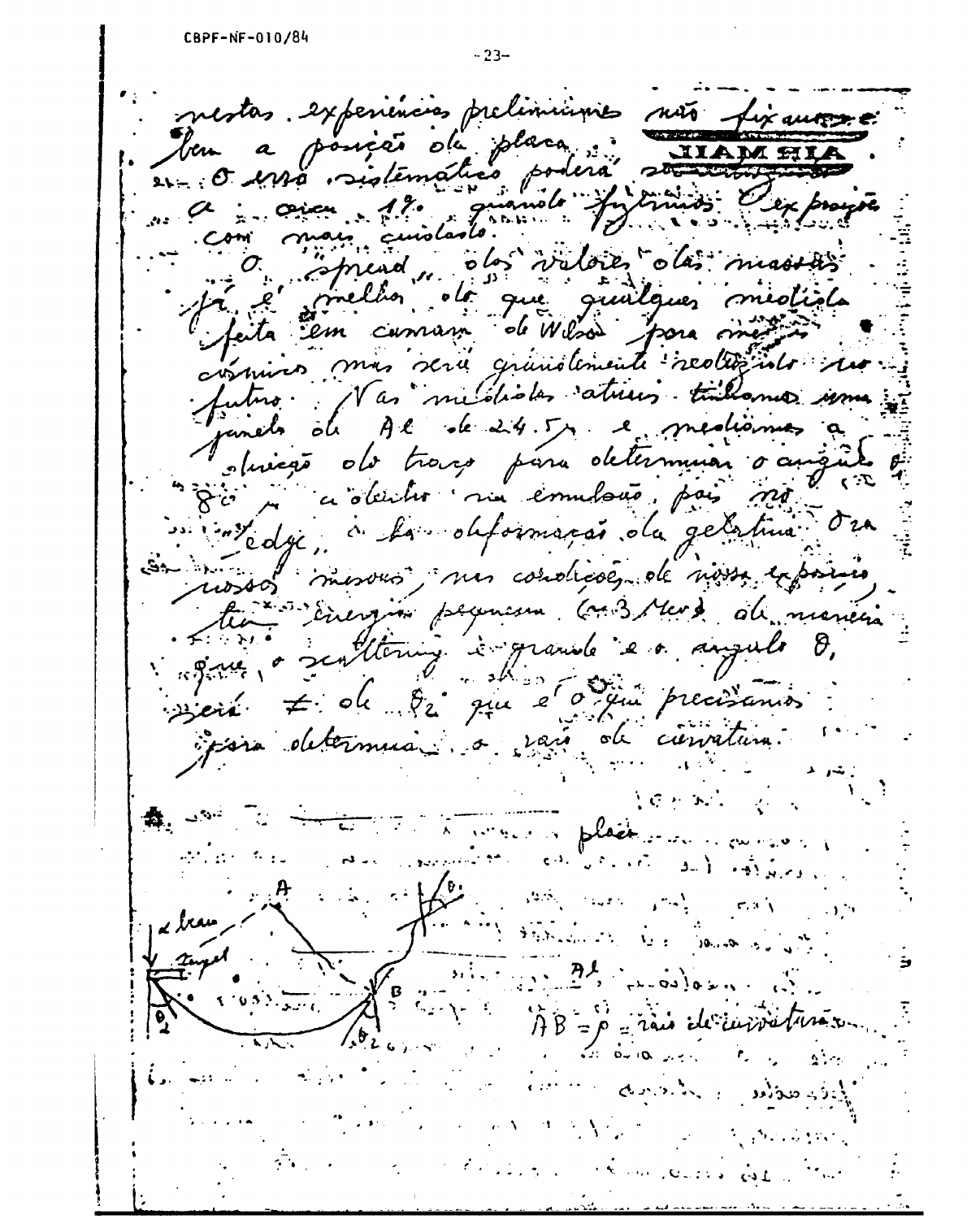La Capitulien futures visarings AIR MAIL folio de 1/1 de 1. Journant et pressous cution ma place at gravein angle trhann lie surface of the immersion. Tieno Ju riegarmos a obtir a massa  $=$   $\omega$ .  $-$  tooker l'eve procession de 7 m 2% sois : metods à otimes l'av-fycnes cercible gran counture. 4 de vous pour Bristol Indannes  $\frac{m_n}{m}$  = 1.65 ± 0.11  $\ell$ y prim com ting Mn = 1.50 ± 0.20 by surl au lisetting  $\frac{1}{2}$  reducidade 4x1.65 + 1.50 = 7.62+0  $\frac{1}{2} = 1.62 \pm 0.10$  $\therefore$  is  $m_{\mu} = 20$  .  $m_{\pi} = 324 \pm 20$ Pretty good is not i? Tomarier My = 313. e M, :200 Temos, para o mesou dicay  $-5.5$   $\frac{1}{2}$   $\frac{1}{2}$   $\frac{313}{2}$  =  $E_{y}$  +  $E_{0}$ energia relativistó.  $(m - m) = E_{\mu}^{2} - E_{o}^{2}$  $\lim_{n \to \infty} \frac{1 - m_0^2}{3!} = E_y \circ E_z$ M nisse de refourt  $313$  $35.2 \times 10^{-10}$  MS  $\frac{515.1}{10^{10}}$  K  $\frac{1}{20}$  M  $\frac{1}{10^{10}}$  $\alpha$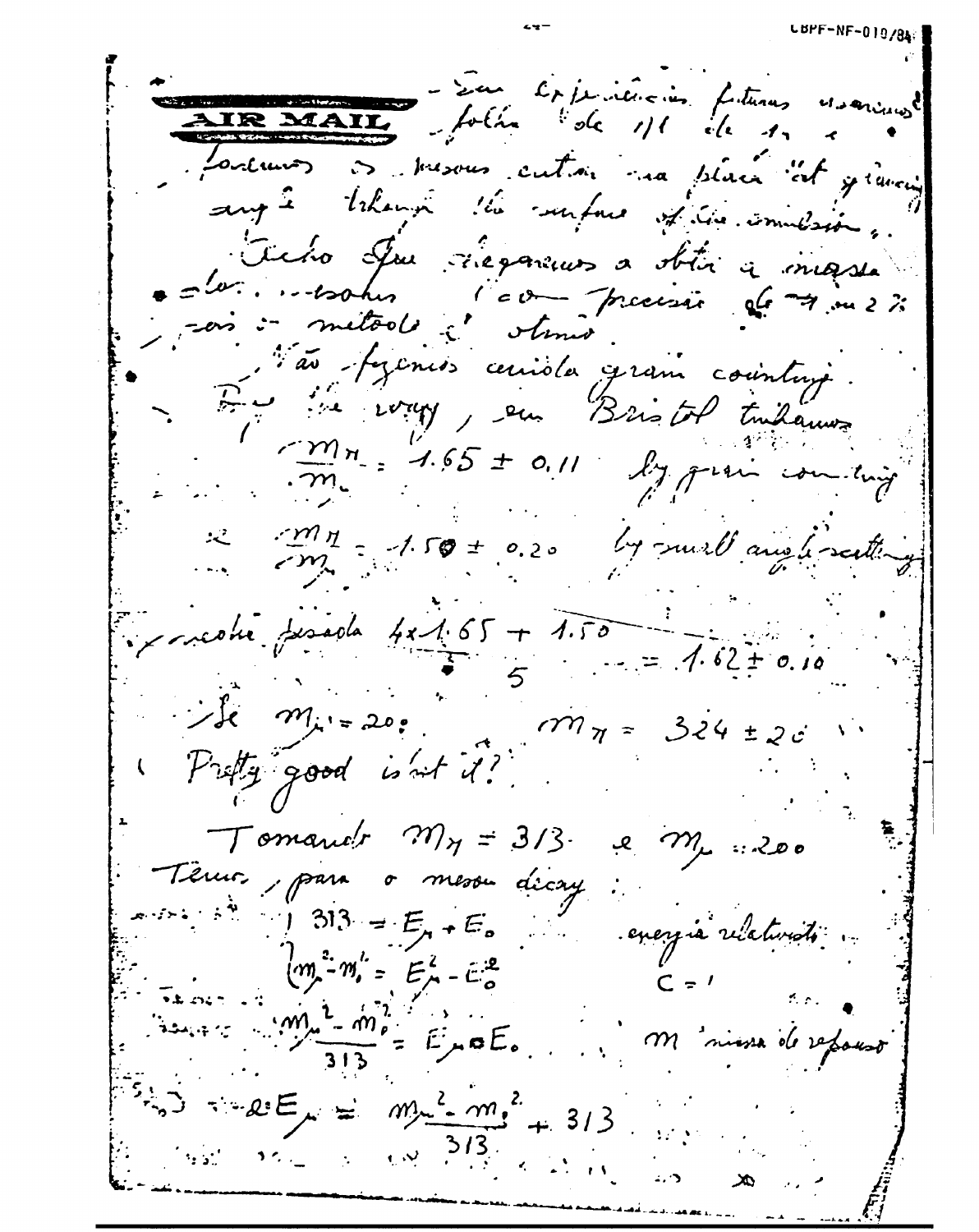CBPF-NF-010/84  $-25 E_{\mu}^{anti}$  :  $A \times W$  =  $\lambda$  . <sup>1:</sup> Muas  $Logur = E^{\text{total}} = 208$   $lim$ I**ian sii The Company's Service**  $\therefore$   $\cos^2 - m_e^2 = \frac{1}{2} \times \frac{1}{2} = \frac{1}{2} \times 16 = 313$  $m_{\mu}^2 - m_{\nu}^2 = 103 \times 313 = 32235$  $\hat{m}_{ij}^2$  = 40000 -32239 = 07761  $\gamma_{\text{M}_c} \cong 8.8$  f.m. Tout que fazer y calcula aque poi, não tuda faith. Mr = 200 guessa racine depende de Mr = 200 gues recis s'conhecida com muita précisés. D'ipossimel que o cyclotron esteja fabricando Misions neutros em Grande quantismes. Paux, procurar detectoiles "by slower; then clour, e procurando estulas do lyso,  $C_{8} + \gamma_{0} \rightarrow A \times$  $C_{\bullet}^{R}$   $\rightarrow$  3x  $\mathbf{L}^{\text{max}}$  and  $\mathbf{L}^{\text{max}}$ Tating a viola media seja munto curta para isso Apista não tenos mediotas de precisão sobre o espectro de saverpia majéprevenel que cheque alé cerca d'5 avair.  $\cos \alpha$  a ob go to x 380 rue c 300 rue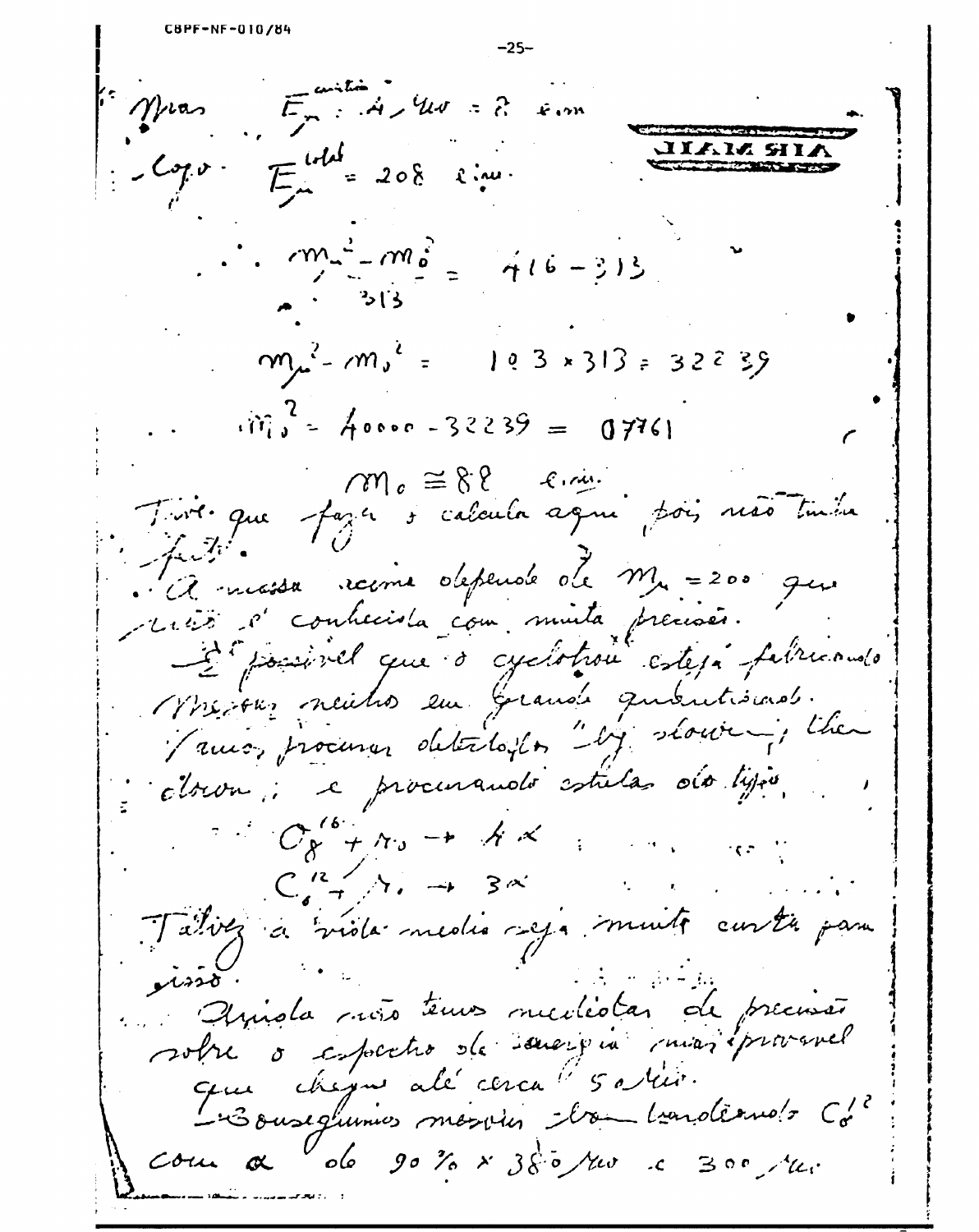, hias cu guantistado muito Glaisle ruts très incolister de "excitention ausse, Estude os artigos citados no trabalho 2 distribuição augulão : da seuro lutre S' facilier l'obb. le pois o augelo os mesans entrar ma placa a signal es coins que sen de songet:  $\int$  of  $\int$   $\frac{1}{2}$  $\frac{1}{\Lambda}$ Vac tenus dodos suficientes mon chega, ati45 felo menos. Serber está cabadanto a cros section  $\sigma = f(CE_{\alpha}) - \sigma f(E_{\alpha}, \theta)$ involto Me. Millon - Telles: Não tenior mididas precipio de  $T = \neq (x)$ Le me atomise de tangés Tenlemens. -c/a mesura order de grandysique 1-2 tarvez mon misour qui C. Walinalinente tentarements today is targets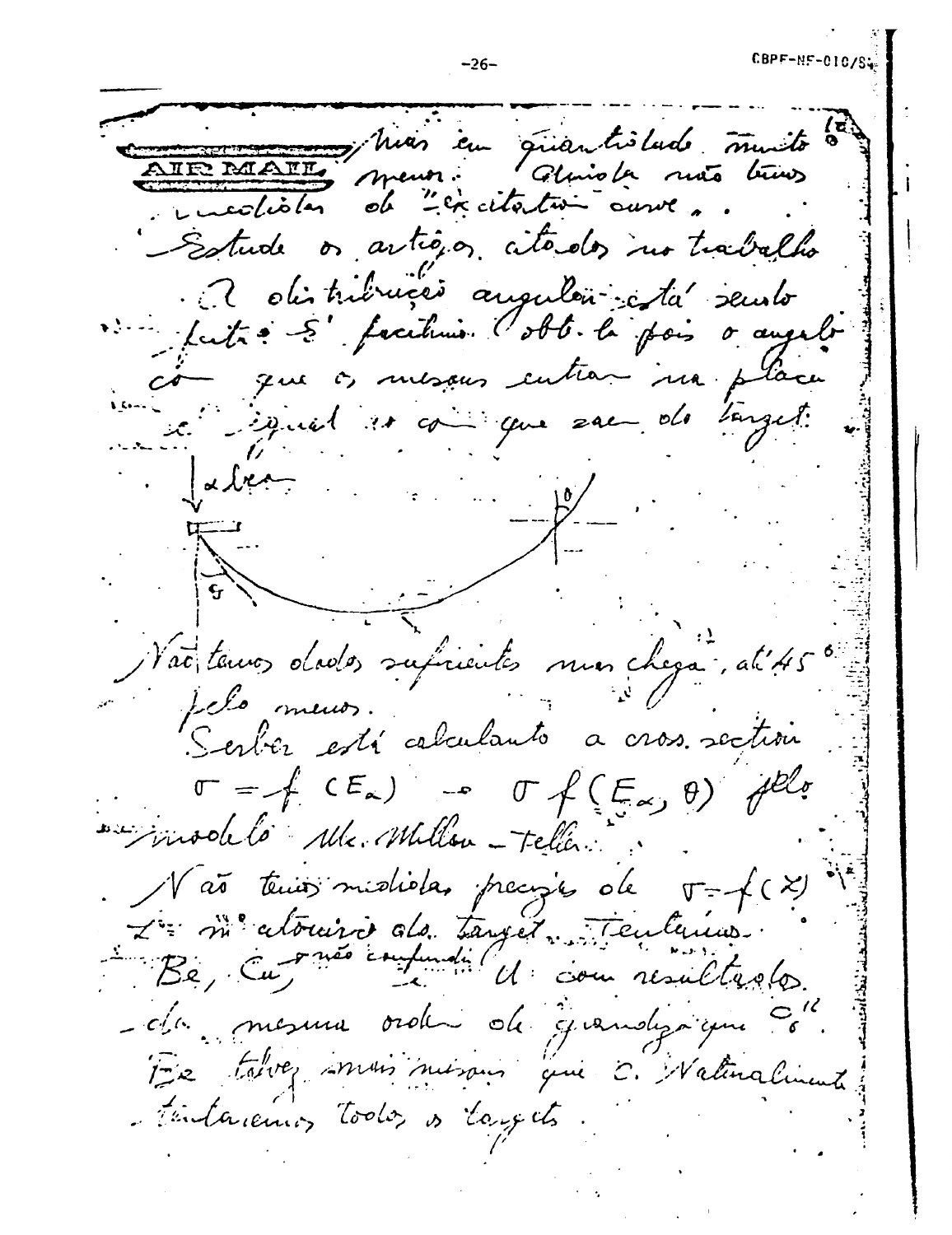C31 viole midia dag de  $\left\{\begin{array}{c}\n\searrow & \searrow & \searrow \\
\searrow & \searrow & \searrow & \searrow \\
\searrow & \searrow & \searrow & \searrow \\
\searrow & \searrow & \searrow & \searrow \\
\searrow & \searrow & \searrow & \searrow \\
\searrow & \searrow & \searrow & \searrow \\
\searrow & \searrow & \searrow & \searrow \\
\searrow & \searrow & \searrow & \searrow \\
\searrow & \searrow & \searrow & \searrow \\
\searrow & \searrow & \searrow & \searrow \\
\searrow & \searrow & \searrow & \searrow \\
\searrow & \searrow & \searrow & \searrow \\
\searrow & \searrow & \searrow & \searrow \\
\searrow & \$ drale full バズ que l'é commis percorridonne  $rac{1}{\sqrt{2}}$ inagnetico. Umis medida muito mest. de 7 pode Et finite component à mémine de misseur que suite ma placa seguide august y  $\cos \sigma$  of  $\theta$ in tinget  $\sqrt{ }$ jettes à se portants E et o mesure. Lo será necessaire bija correções pena o augulo solido. Tage a celaule e vere que o n. que decel rise defende de p poi se p ainmente vannente profonduit Personto 20 que aconteu no fin do traço ollose mesous negativos dous e perados doos. Sur 50 casos l'examinados com cuidados: clão estrelas da 1 protou ou conais mat & sound sabe.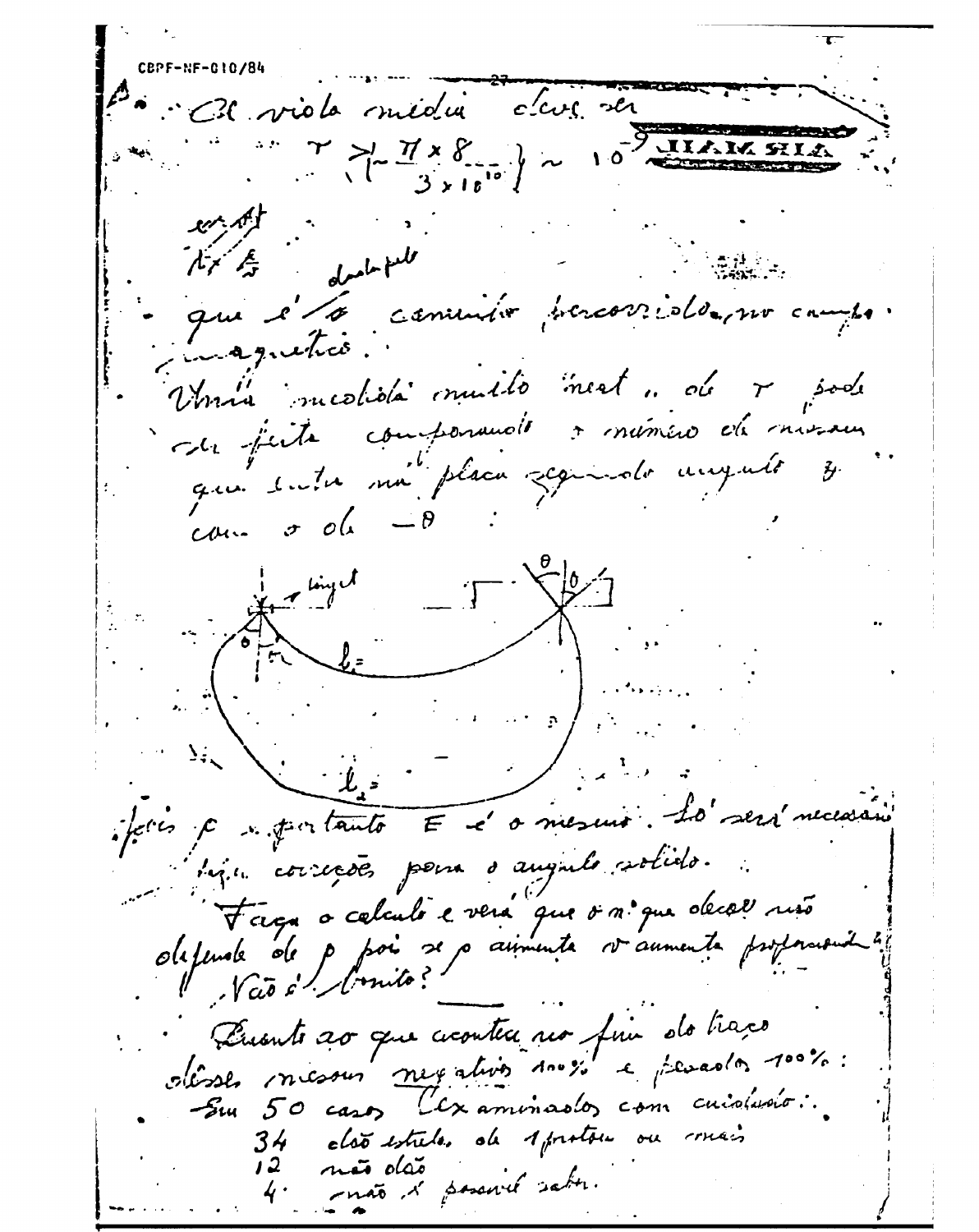$\texttt{CBPF-NF-CIO}$ 

Comme en alguns (moite). 13 AIRMAIL caso o meson de 20 un  $\mathbb{L}^{\infty}$  and  $\mathbb{E}^{\infty}$  . In the  $\mathbb{E}^{\infty}$ où grande evergne (objet de ver-21) c'elerro que i le vos protou sai muito incluisolo e ole ver. Ale observer alonne cars tereces somewh neutrous emitides. 47 Alen disso metade du emulsió en volume en c'estature. Como os grêts de AgBn tien misson tenha 50% de probab. de pour en 19982. 150% nos gentions giletime 20 %. são atoms de H. : Serber la calcalando a prob de captura por H sur relação a GN: O, Aj eBi que são Alexandris constituente, da emulsión resultados preliminaies (la seados no artigo de Formi et en toolo à caso, de courre servi.  $H_1 + x \rightarrow W_0 + x$ e não daria medicaio din dovenir. Loso. tudo leur a conclui que provencima trolos os mesus, periados para captura olos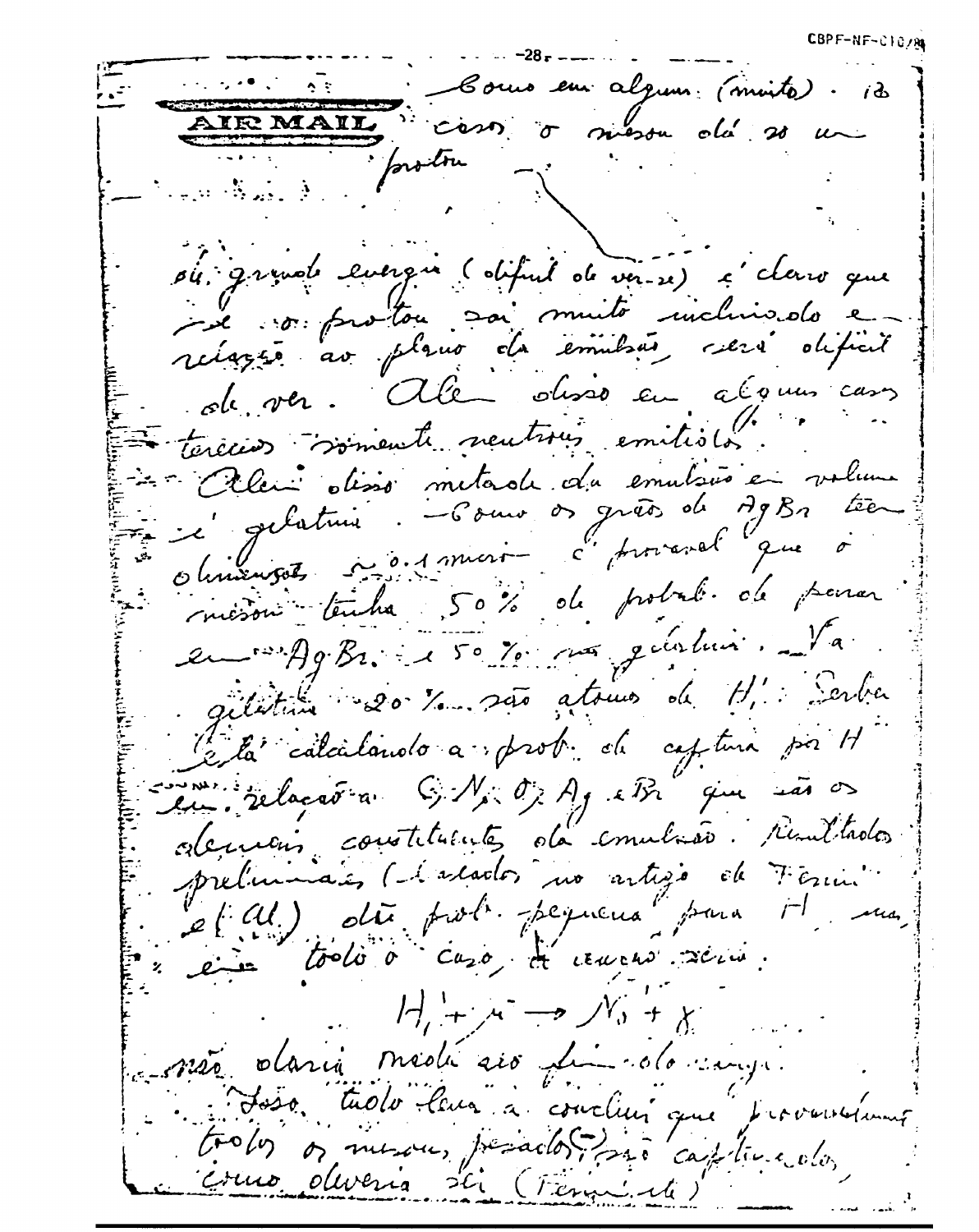Envoyedi avividaver prairie la més procurains. rem se voir proglegislos objetomments pour involtio petit a S' provent qui partir investmente por ter weak interaction) eu tout à asso vaus procura va a que a constru suando reduzino à energía davi insiens comme a every du quie resains eles sourire muite l'expider parà dériver. in tranger and emulses. Futri coisa a favor de que os M () sã sempre a capture des et o falo de mã termos observado pour décard. rento resultidos porecen indica que or promoce produzar estates Den Bristol (Inhamo Goo messus \* +1000 71 mai 2 100 mesous dander estulis Le os i desse estulos ar seres capturastos Ag ou Br (50% des ceses) divenuus  $\frac{34}{46}$  x 100 =  $\frac{3}{10}$  estrela, devidas a M  $\frac{(9002)}{2} \times \frac{1}{2} = 250$  estudos devides a m  $T$ olal.  $225$ By the way, boys you continuous 7, partitions colon la Hp Coh maneira a ta demitis incere layatheticlento du contra